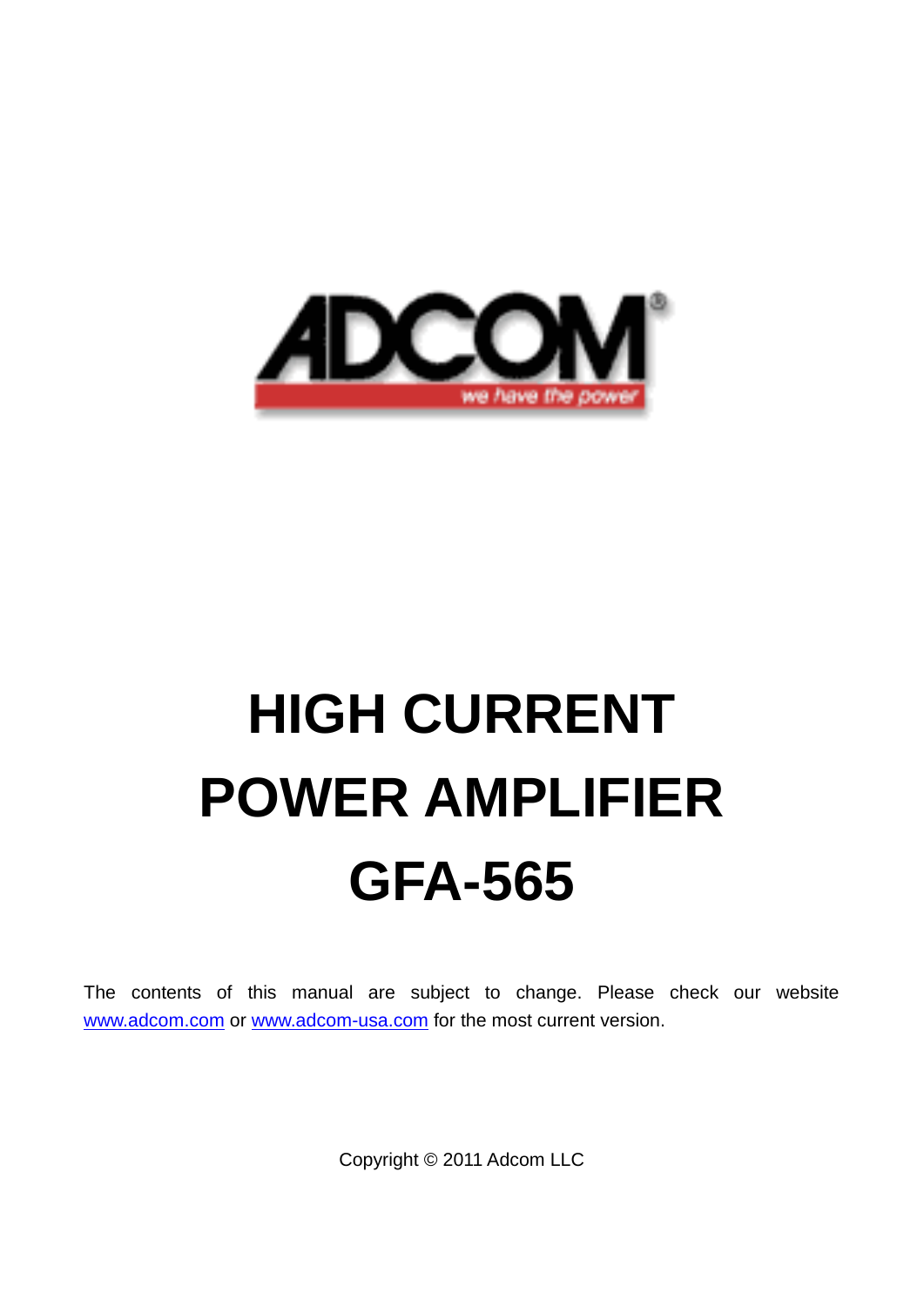## **INTRODUCTION**

Please read thoroughly these operating instructions for the GFA-565 before connecting or attempting to operate it. The installation and operation of the GFA-565 are described in the following pages. We sincerely hope you will value and enjoy the considerable attention we have given its design and construction. This manual has been written to help you understand the correct operation of the GFA-565. Please read it carefully to fully comprehend all its features and functions and thereby derive maximum performance from its use in your system. It is a good idea to keep this manual handy for future reference.

## **PREFACE**

#### **WARNING**

The GFA-565 is a very powerful amplifier capable of delivering very large peaks into low impedances, exceeding 70 amperes per channel. Therefore, be certain to exercise **extreme** caution when making connections to and from the amplifier. **Always make certain that the amplifier is disconnected from the AC outlet, and its large filter capacitors are discharged.** Please note that the power supply capacitors can take more than **five minutes** to discharge**. Failure to observe this precaution may result in damage to the loudspeakers and/or blowing of the amplifier's DC RAIL FUSES, conditions which are NOT covered by the warranty.**

The GFA-565 amplifier can drive a very broad range of loudspeakers. including those with very low impedances, at sustained high-power levels, even when the impedances are highly reactive. Great care was taken to insure that distortion in the amplifier would remain extremely low, particularly when driving these highly reactive loads in which the phase angles of the voltage and the current are substantially different. A little known fact is that amplifiers which measure extremely well on the test bench into a resistive load may not develop the same amount of power into a loudspeaker. Depending on the amplifier's design, sometimes as little as one third of the power which the amplifier develops into a resistor is delivered to a speaker load. Also, the distortion level measured when the amplifier is driving a resistive load is degraded. in some cases quite substantially, when driving the loudspeaker. It is, however, very difficult to measure the performance of an amplifier into a loudspeaker. One reason why this information is not widely known is because during such high-power tests, destruction of the loudspeaker is often the result. In order to determine the performance of the GFA-565, ADCOM developed a "computer model" of a "difficult" loudspeaker load. A computer model "mimics" the reactance of the very difficult speaker and duplicates the actual phase angles of the voltage and current throughout the entire audio range. In this manner, high-power testing of amplifier parameters could be undertaken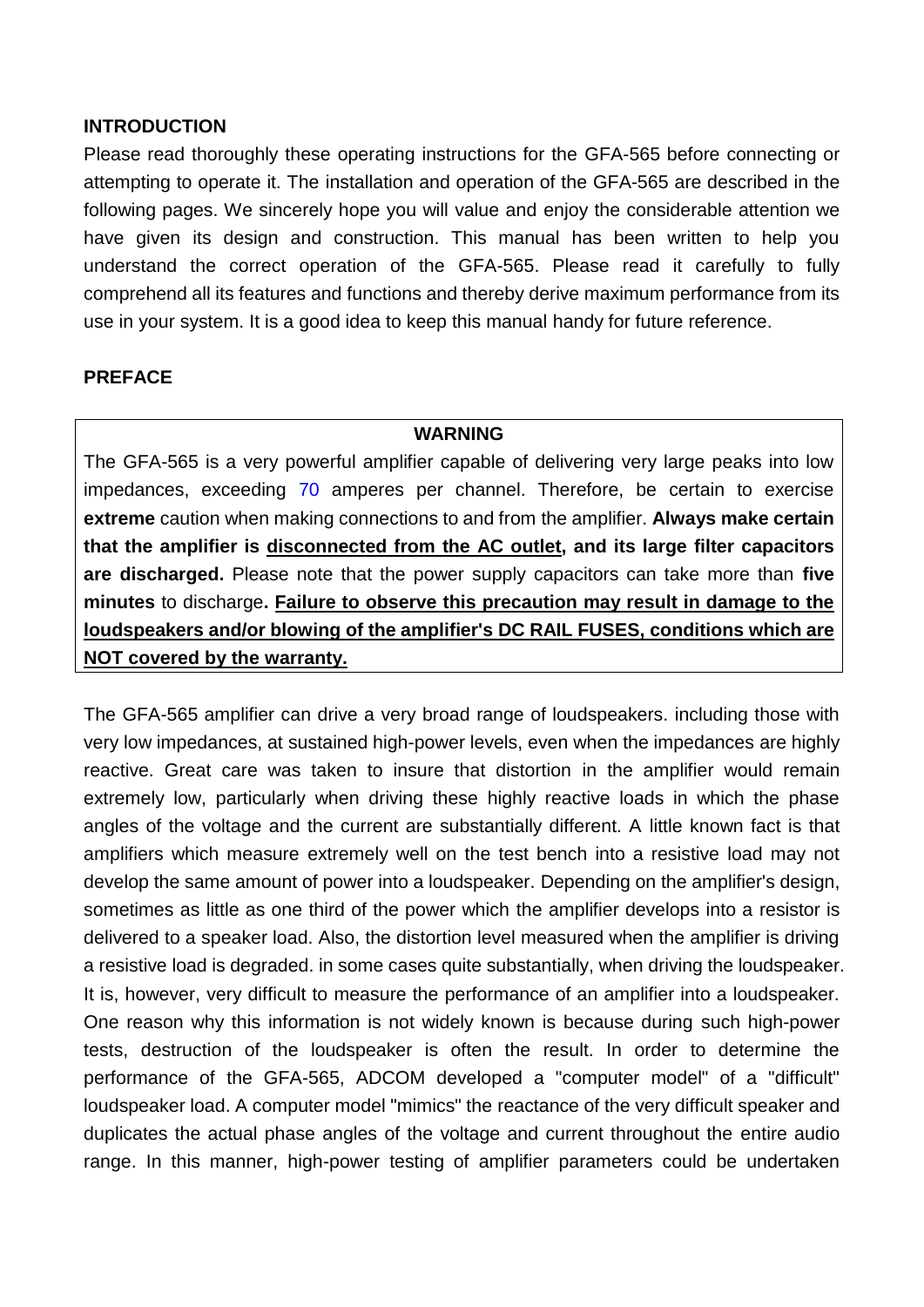without repetitive destruction of the loudspeaker load.

To achieve the above, ten sets of specially selected TO-3-type, metal-cased bipolar output transistors are used in the GFA-565 in a triple-Darlington configuration of its driver and output stages. The safe operating area of these transistors, along with their circuit topology, insures very efficient power delivery to reactive loads, regardless of the phase angle of voltage and current. In addition, no protection or current-limiting circuitry is used in the GFA-565 which could degrade the Signal.

Electronic protection, or current-limiting circuitry, would impede the delivery of large amounts of current (power) to low-impedance, highly reactive loads, thereby constricting dynamics and deteriorating sonically the performance of the amplifier. Therefore, only fuses on the DC rails are used for protection.

The power supply in the GFA-565 has enormous reserve power capability with an extremely large transformer feeding a storage bank of 72,000uF of filter capacitance. The transformer itself was designed for extremely good regulation, insuring stable voltages regardless of the power demands from the amplifier. Its higher efficiency was insured by using a toroidal design. Additionally, thermal and dynamic tracking of the bias for the triple-Darlington driver and output stages is provided to insure that the amplifier operates in its optimal range regardless of the length of time and the level of operation.

The GFA-565's circuitry is direct-coupled internally to minimize the sonic deterioration which capacitors, when used between stages of amplification, can cause. As a result, the GFA-565 can amplify DC and has no limit as to low-frequency or peak-bass energy delivery. In particular, the driver stages are designed to provide all the current required by the output devices without limiting, compressing, or otherwise distorting the signal coming into the power amplifier.

All internal point-to-point wiring is OFC and the highest-grade parts, consistent with their application and voltage requirement, have been used in its construction. In especially critical circuits, the finest quality film capacitors have been used. Among its other design improvements are the following:

- Larger potted transformer provides better overall regulation for driving lower impedances at high power levels; also provides greater peak-current capability into loudspeaker loads.
- No electrolytic capacitors in the low-frequency signal path or feedback-loop path. Only precision non-polarized capacitors are used.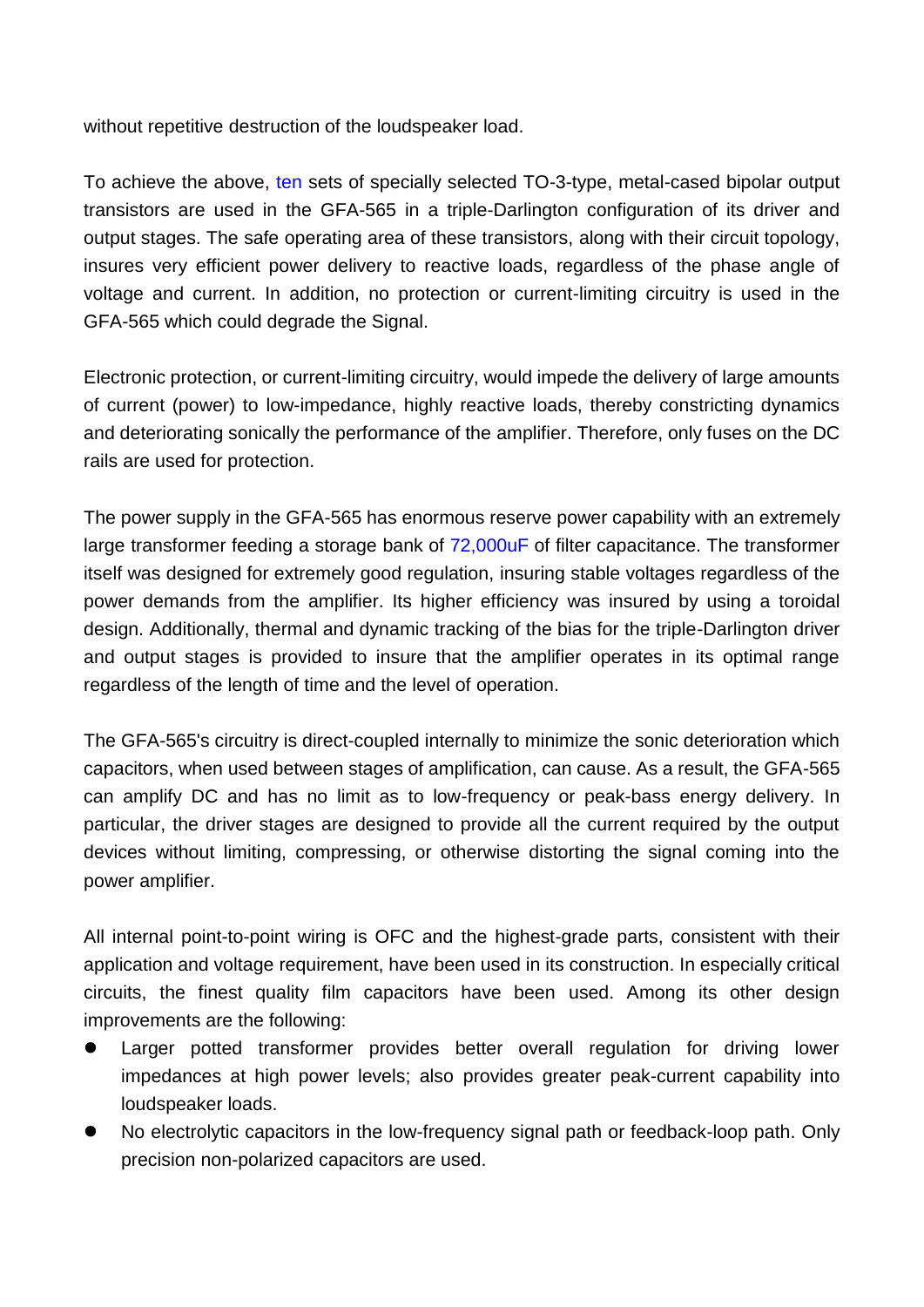- Addition of a servo circuit minimizes DC-offset voltage at the loudspeaker outputs; this insures that there is no woofer "biasing" with attendant low-frequency distortion.
- Larger outside double heatsinks for each channel for greater heat dissipation and better temperature and dynamic bias tracking. Greater thermal stability is thereby insured.
- More cooling vents on top cover and chassis for greater cooling efficiency and cooler operation into lower impedances.
- High-quality, gold-plated brass RCA input jacks with Teflon insulators.
- Thermal overload indicator LED on front panel.

## **IMPORTANT NOTICE**

## ADCOM PROTECTION PLAN

## (U.S.A ONLY)

ADCOM offers the enclosed valuable Limited Warranty. Please read the details on the Warranty card carefully to understand the extent of the protection offered by the Warranty, its reasonable limitations, and what you should do in order to obtain its benefits. Please register your warranty online at [www.adcom.com](http://www.adcom.com/) or www.adcom-usa.com

Be sure to verify that the serial number printed on the rear panel matches the serial number on the outer carton. If any number is altered or missing, you should notify us immediately in order to insure that you have received a genuine ADCOM product which has not been opened, mishandled or tampered with in any way.

## **UNPACKING**

Before your GFA-565 left our plant, it was carefully inspected for physical imperfections and tested for all electrical performance parameters as a routine part of ADCOM's systematic Quality Control. This, along with full operational and mechanical testing, should insure a product flawless in both appearance and performance. After you have unpacked the GFA-565, inspect it for physical damage. Save the shipping carton and all internal packing materials, as they are intended to reduce to a minimum the possibility of transportation damage, should the amplifier ever need to be shipped again. In the unlikely event damage has occurred, notify your dealer immediately and request the name of the carrier so that a written claim to cover shipping damages can be initiated.

THE RIGHT TO A CLAIM AGAINST A PUBLIC CARRIER CAN BE FORFEITED IF THE CARRIER IS NOT NOTIFIED PROMPTLY IN WRITING AND IF THE SHIPPING CARTON AND PACKING MATERIALS ARE NOT AVAILABLE FOR INSPECTION BY THE CARRIER. SAVE ALL PACKING MATERIALS UNTIL THE CLAIM HAS BEEN SETTLED.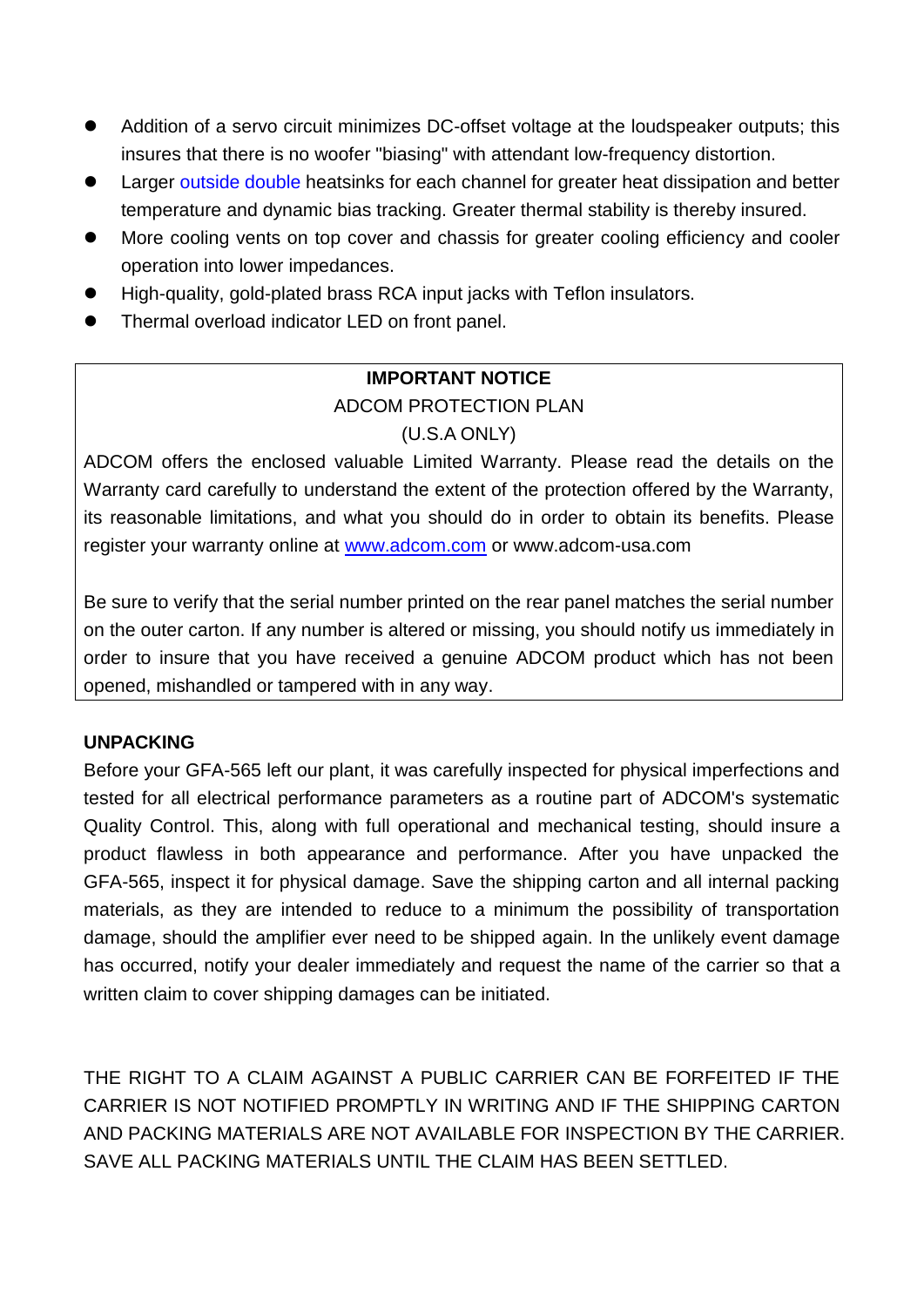## **INSTALLING THE GFA-565**

The GFA-565 is equipped with large heatsinks to dissipate the heat generated by the output power transistors. Although during normal home operation the heatsinks will become just warm to the touch, there are instances during high-level playback into low impedance speakers which will cause the heatsinks to become much warmer than normal. **Therefore, adequate air circulation MUST be made available to ensure proper heat dissipation from the heatsinks.** You will ensure the amplifier's long-term, trouble-free operation if you keep it away from external sources of heat, such as radiators, hot-air ducts or intense direct sunlight, and provide reasonable ventilation. The GFA-565 should never be placed with other heat-producing components in a cabinet or enclosure lacking free air flow. You should also provide adequate space around the amplifier to insure good air circulation.

The top, bottom and side panels of the amplifier have been provided with slots to allow necessary cooling of the internal components of the amplifier. **This GFA-565 Required Four Inches of Clearance on the Top and All Sides.** You should ensure that these slots are not obstructed in any way.

We advise that you refrain from stacking other components on top of the GFA-565. Not only will the heat generated by the amplifier affect the performance of equipment stacked on top of the GFA-565, but the free flow of air through the ventilating slots provided in the chassis of the amplifier may be partially obstructed. If you require that the GFA-565 be mounted in an enclosed cabinet, it is recommended that the rear panel of the cabinet be provided with vents or slots at the bottom and top to allow air to circulate freely through the cabinet.

If you observe these recommendations, the GFA-565 will perform quite reliably in any reasonable environment. You should also pay attention to such routine considerations as protection from excessive dust and moisture. Occasional vacuuming of accumulated dust on the surfaces of the chassis, panels and heatsinks should be all that is required.

For use in professional installations, the GFA-565 may be mounted in a standard 19-inch rack using the optional rack-mount adaptors available through ADCOM dealers. If the GFA-565 is to be mounted on a rack, along with other components which are interconnected to the GFA-565, the amplifier's chassis must be **insulated** from the metal-rack rails to prevent ground loops, especially if the rack is grounded to "earth", and to avoid defeating the audio grounding scheme of the power amplifier (the audio-input grounds are isolated from and above the chassis ground). Please consult the instruction sheet packed with the optional rack-mount adaptors for more information.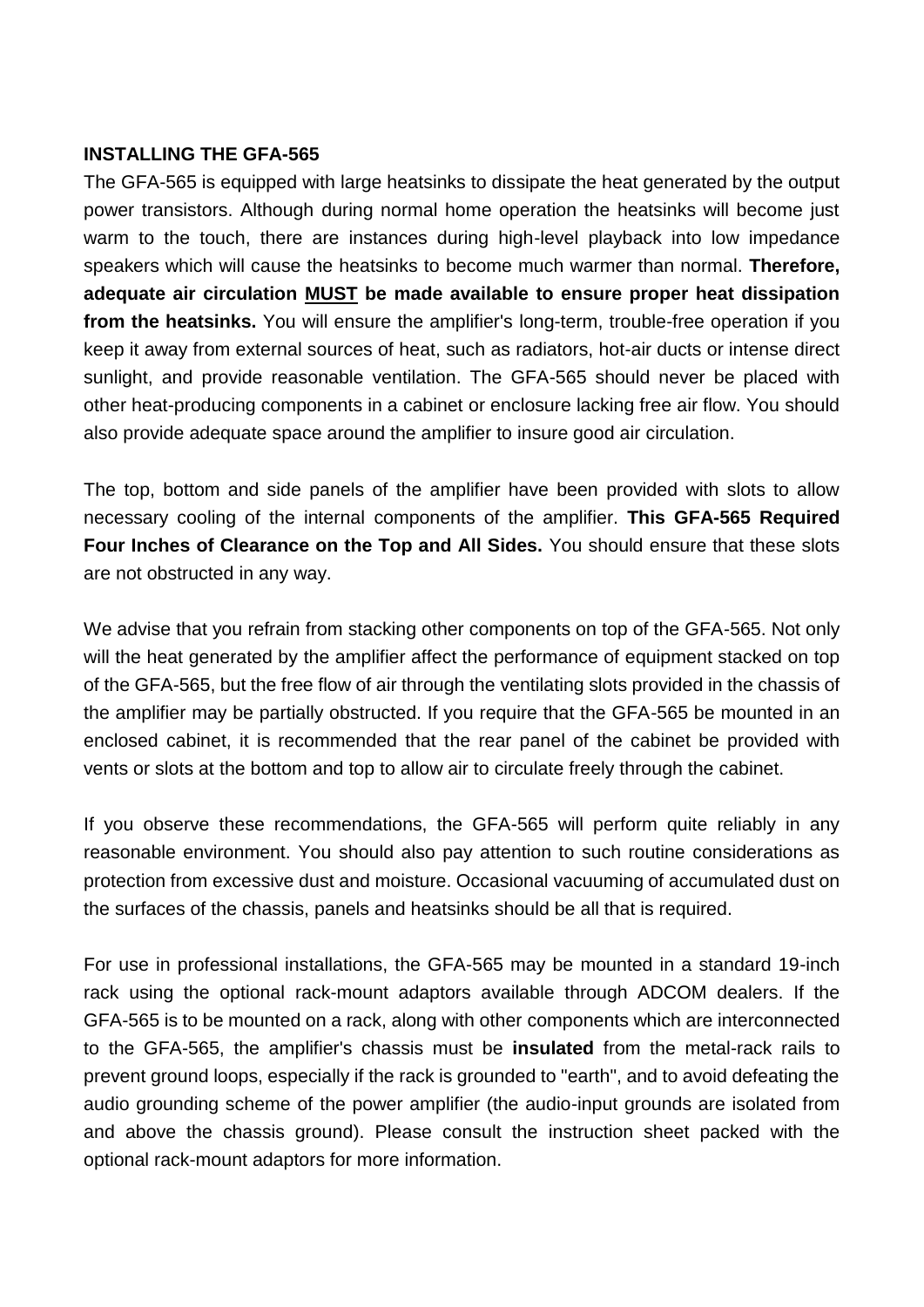## **CONNECTING THE GFA-565**

The optimal performance of the GFA-565 will ultimately depend on the care with which you perform the connections to the amplifier, the preamplifier and the loudspeakers. All the inputand output-signal connections should be made only with high-quality, low-loss cables following the recommendations made in the individual sections below. Please refer to the rear-panel diagram to identify all the connections and their locations.

#### **NOTE**

**WHENEVER CONNECTIONS TO OR FROM THE GFA-565 ARE BEING MADE, BE CERTAIN THAT THE POWER SWITCH ON THE AMPLIFIER IS IN ITS OFF POSITION, THE AC LINE CORD OF THE AMPLIFIER IS DISCONNECTED FROM THE AC WALL OUTLET AND THAT ALL ASSOCIATED COMPONENTS ARE TURNED OFF.**

## **RIGHT/LEFT INPUT (Balanced)**

The audio inputs to the GFA-565 are through two high-quality, Balanced XLR jacks to minimize high-frequency losses, noise, etc. They will accept standard XLR-type plugs, one for each channel, LEFT and RIGHT. To insure that the performance designed into the GFA-565 is preserved, you should use the highest quality plugs and cable as are feasible. There are many cables specifically designed for this application. Your ADCOM dealer can help select the best cable for your needs.

## **RIGHT/LEFT INPUT (Unbalanced)**

The audio inputs to the GFA-565 are through two high-quality, gold-plated brass RCA jacks using Teflon insulation to minimize high-frequency losses, noise, etc. They will accept standard RCA-type plugs, one for each channel, LEFT and RIGHT, usually supplied at the ends of interconnecting cables. To insure that the performance designed into the GFA-565 is preserved, you should use the highest quality plugs and cable as are feasible. There are many cables which are designed specifically for these applications and your ADCOM dealer can be of help in selecting the best cable for your application. Whatever cable you finally select, it should have low capacitance. This is particularly important if you use a long run between the preamplifier and the amplifier or if your preamplifier has a high output impedance. Generally speaking, a cable with a capacitance of around **100pF** will work well.

The load impedance which the GFA-565 inputs present to the source preamplifier is 100,000 ohms. This load impedance results in minimal amplifier noise and is more than adequate for use with any associated source component regardless of its output impedance.

To preserve the correct stereophonic effects, please be certain to connect the left output of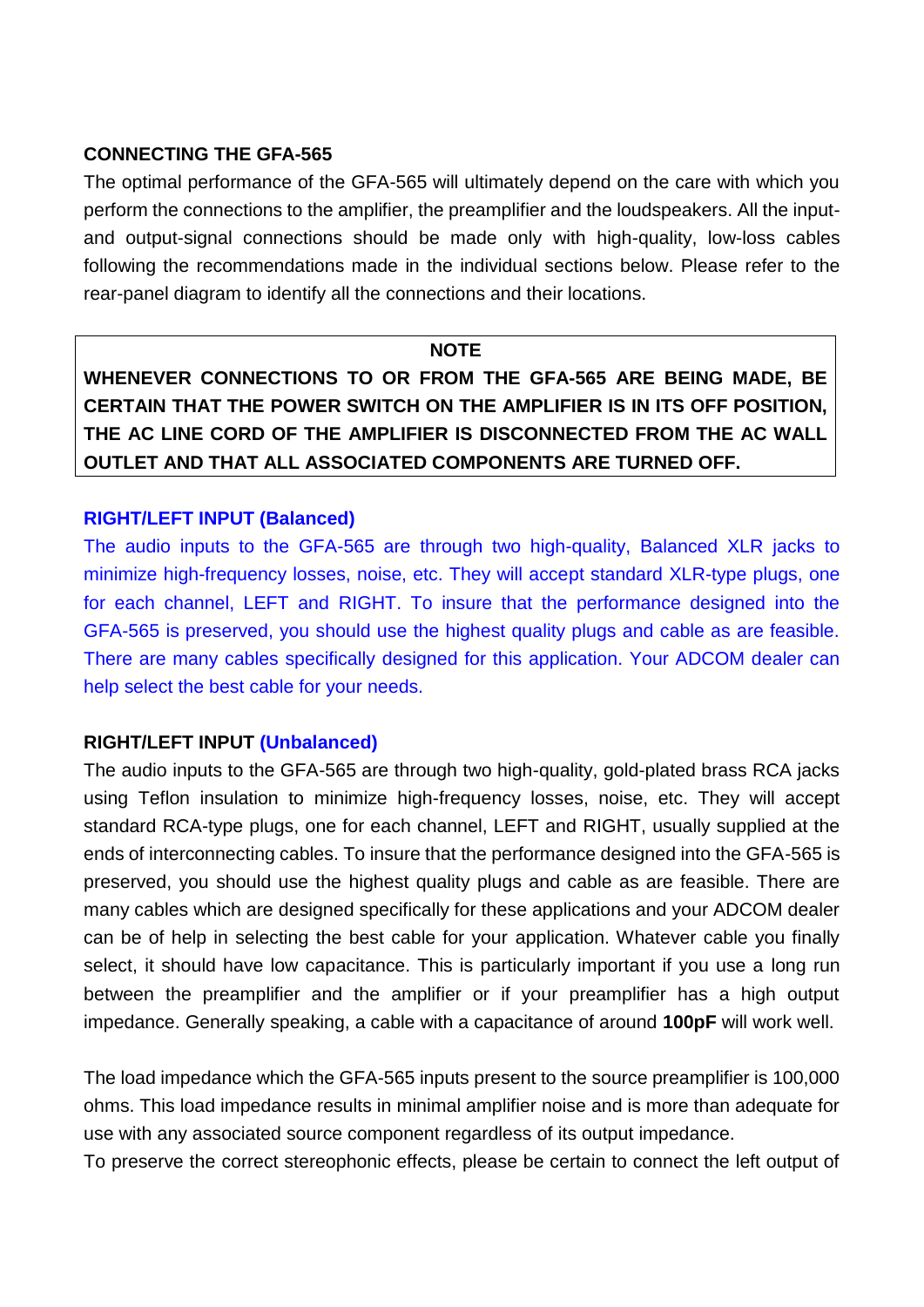the preamplifier to the RCA jack on the GFA-565 labeled LEFT INPUT and the right output of the preamplifier section to the RCA jack labeled RIGHT INPUT.

## **RIGHT/LEFT STEREEO SPEAKER OUTPUTS**

The GFA-565's connections to the loudspeakers are made through high-grade 5-way, gold-plated brass binding-post terminals located on the rear panel. These terminals will accommodate either bare wire, tinned wire, terminal pins, spade lugs, or "banana plugs", both single and dual. The output terminals are color-coded RED and BLACK to indicate polarity. To insure correct stereo phasing, you must connect the RED output terminal (labeled "+") to the loudspeaker input terminal color-coded RED (or labeled POSITIVE, "+", POS,8OHMS or 4 OHMS). The BLACK binding post terminal on the amplifier (labeled "-") should be connected to the BLACK loudspeaker terminal (or labeled NEG, "-", C, COM, COMMON, G, or GROUND).

## **NOTE**

The GFA-565 is polarity correct; that is, it does not invert "phase". Any positive-going signal at its inputs will appear as a positive-going signal at its outputs.

The RIGHT STEREO OUTPUT should be connected to the right-channel loudspeaker, as you face the pair of loudspeakers, and the LEFT STEREO OUTPUT to the left-channel loudspeaker.

**Be certain, when the GFA-565 is used in Its stereophonic mode, the STEREO/BRIDGED MONO INPUT switch is in the STEREO position.** Otherwise, the amplifier will not operate in the stereo mode. You will amplify only the **left** channel through both outputs of the amplifier. For further clarification, please refer to the section STEREO/BRIDGED MONO INPUT/OUTPUT.

In order to insure that connections to the loudspeakers are correct, you must be able to identify each wire conductor of the loudspeaker cables at both ends of the cables. This is relatively easy to do since most loudspeaker cables consist of two parallel, stranded conductors in a flexible insulation, with a coding system for wire identification. Sometimes there is a colored "tracer" wrapped around one of the conductors; some cords have one of the conductors colored silver and the other copper; some have a "ridge" molded on the insulation on one of the conductors, while others are marked with a "+" and/or " ". Your ADCOM dealer also sells special loudspeaker interconnecting cables and these are most often labeled with respect to polarity.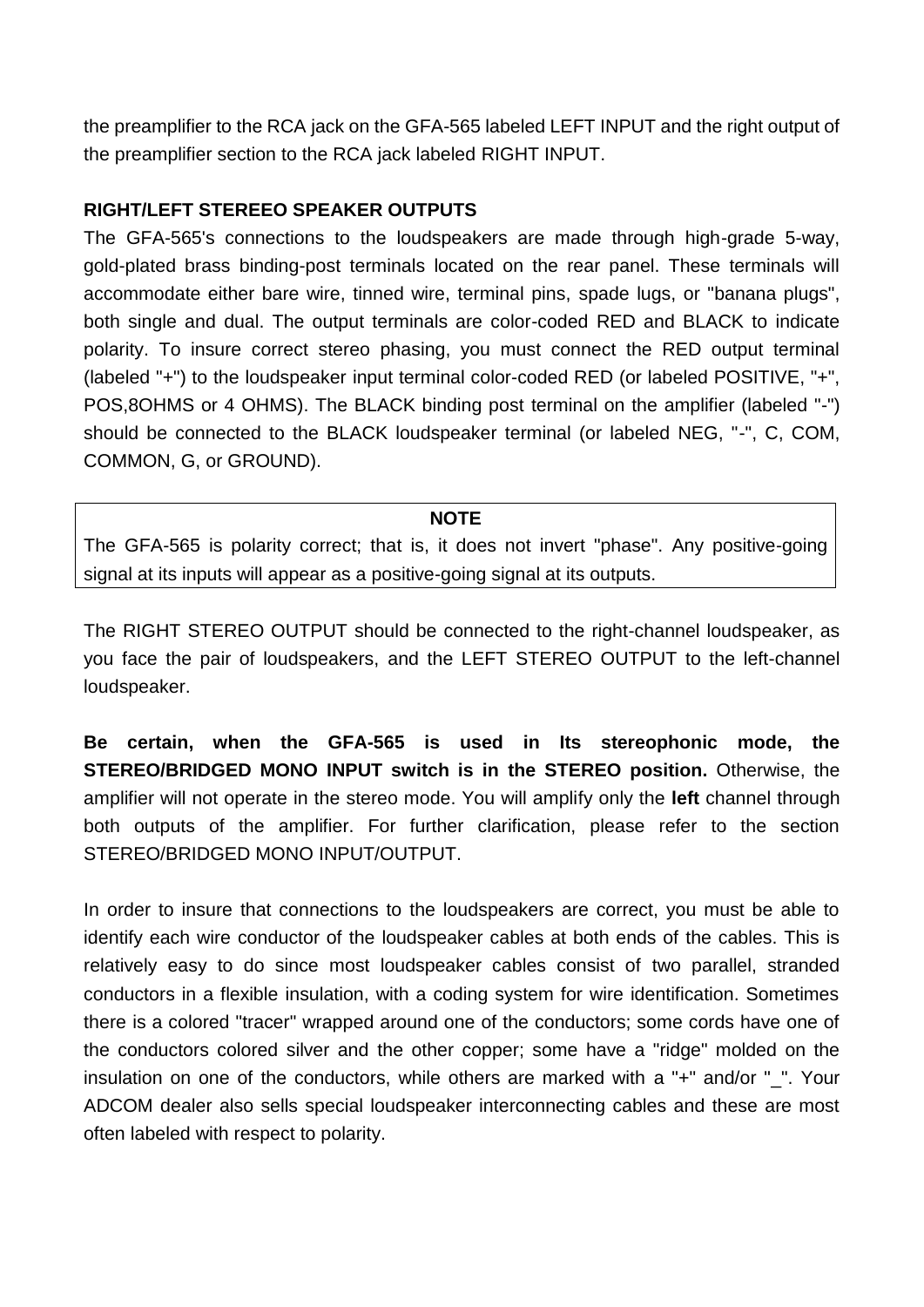Generally speaking, when making connections to the loudspeakers from the amplifier, it is very important to use the correct type and size of wire in order to avoid unnecessary loss of amplifier power in the cable, reduction of amplifier damping factor (DF) and other undesirable conditions. For runs up to 12 feet, ordinary "zip" or lamp cord, made of AWG18 stranded wire and available in a variety of insulation colors may be used. For runs up to 40 feet, AWG16 stranded wire should be used to prevent power losses. For lengths over 40 feet and not exceeding 60 feet, use AWG14 stranded wire only. Runs exceeding 60 feet require the use of heavier conductors such as AWG12 stranded wire. If you find it difficult to obtain the correct-size wire for your specific connecting length, you can parallel two runs of the next smaller gauge of wire to keep wire resistance at a minimum. For example, if you require a run of 35 feet to your loudspeakers and AWG16 wire is not readily available, you can parallel two 35-foot lengths of identical AWG18 stranded wire for use with each speaker (you'll require a total of four 35-foot lengths in such an instance) and solder the two conductors of each wire making up each double cable, at both the speaker and amplifier ends, to insure good electrical and mechanical connections of the conductors.

Regardless of the cables you select to connect your loudspeakers, there are some other requirements which you should observe in order to insure maximum performance from your amplifier. It is most important that you make certain the wiring you have selected has as Iowa capacitance as possible. All amplifiers, particularly wide-bandwidth audio amplifiers, are susceptible to the capacitance cables present to their outputs at extremely high frequencies. This capacitance, in conjunction with the inductance of the wire itself and the reactive load of the loudspeakers, can create anomalies at ultrasonic frequencies which, although inaudible, can affect performance in the audible range.

There are different ways to connect the wiring to the RIGHT/LEFT STEREO SPEAKER OUTPUTS. The methods used will depend on the specific type of connectors supplied with the loudspeakers, the speaker cables, etc. As a matter of course, we prefer to use double banana plugs because it is generally the most secure method of connection. Also, the plated-bronze springs of the banana plugs effect a self-cleaning action which insures the best contacts between the binding posts and the connectors themselves. There are "sockets" provided in the center of the binding posts' studs which permit secure seating of the banana plugs. Make certain, however, that the hexagonal head of the binding post is securely tightened before inserting the banana plugs firmly into the binding posts' sockets.

Additionally, when connecting the cables to the amplifier and loudspeakers, it is important that you "tin" the wires with good solder (preferably high-silver-content solder) in order to minimize contact resistance. Tinning prevents the build-up of surface compounds which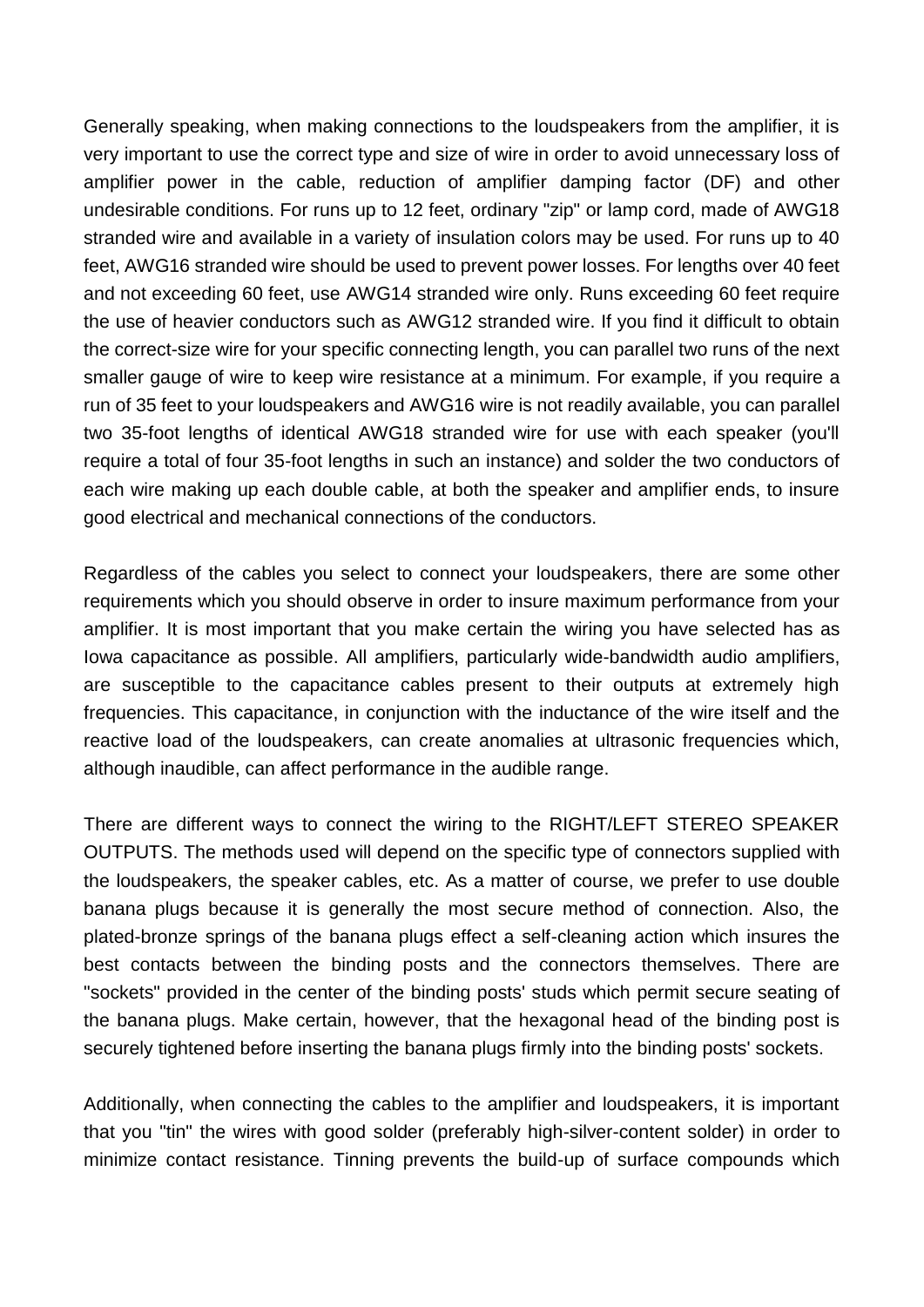form with copper wire and which increase its contact resistance. It is partly for this reason that double or single banana plugs are preferred. However, make sure that the cable ends are tinned before you make the cable connections to the banana plugs. Alternatively, you can use "crimped" pins or other lugs to insure lowest contact resistance at the connection to the amplifier and loudspeakers.

If you prefer to use other methods of connection, unscrew the insulated, hexagonal head of the binding post until the hole in the binding-post stud is accessible. You can then insert the bare or tinned wire, or terminal pin, through the hole. You can also use the many varieties of spade lugs available by simply placing the tines of the spade lug onto the binding post stud. Turn the insulated hex head of the binding post clockwise until the wire or connector is firmly secured. Finger pressure is sufficient and you should not use pliers, or other tools, which could damage or over-tighten the binding post assembly. The binding post has been designed in such a way that finger pressure is all that is needed to cause a "pinching" action among the different metal surfaces to insure proper connection.

All loudspeaker systems having a nominal impedance down to 2 ohms can be connected to, and driven by, the GFA-565. The GFA-565 can drive these low impedances at more than adequate power levels with no difficulty. It should be noted here that many loudspeaker systems which are rated, nominally, at 4 ohms drop in impedance, in some parts of their frequency range, to as low as 2 ohms (and some others to even less than 2 ohms). You will not experience difficulties even with these very-low-impedance loads.

In most applications, you can drive two or more sets of loudspeakers. You should note, however, that when loudspeakers are paralleled, the impedance presented to the amplifier is lower than the nominal impedance of each loudspeaker. In other words, if you parallel two 8-ohm sets of loudspeakers, the resultant impedance will be 4 ohms. If you parallel two sets of 4-ohm-impedance loudspeakers, the resultant impedance of the load will be 2 ohms. If 8-ohm and 4-ohm loudspeakers are paralleled, the resultant impedance will be about 2.6 ohms. In these last two situations, and depending on the lowest impedance of the nominally-4-ohm speakers, and when making excessive power demands from the amplifier, you may trigger the THERMAL PROTECTION on the amplifier or blow one of the DC RAIL FUSES. See their respective sections for more information. In those very rare instances in which your particular application causes frequent activation of the THERMAL PROTECTION e circuitry, you might consider use of an auxiliary fan to increase amplifier cooling. Alternatively, and for convenient switching of multiple sets of speakers with impedance protection for the amplifier, you may consider the use of an ADCOM speaker selector. These are available from your ADCOM dealer.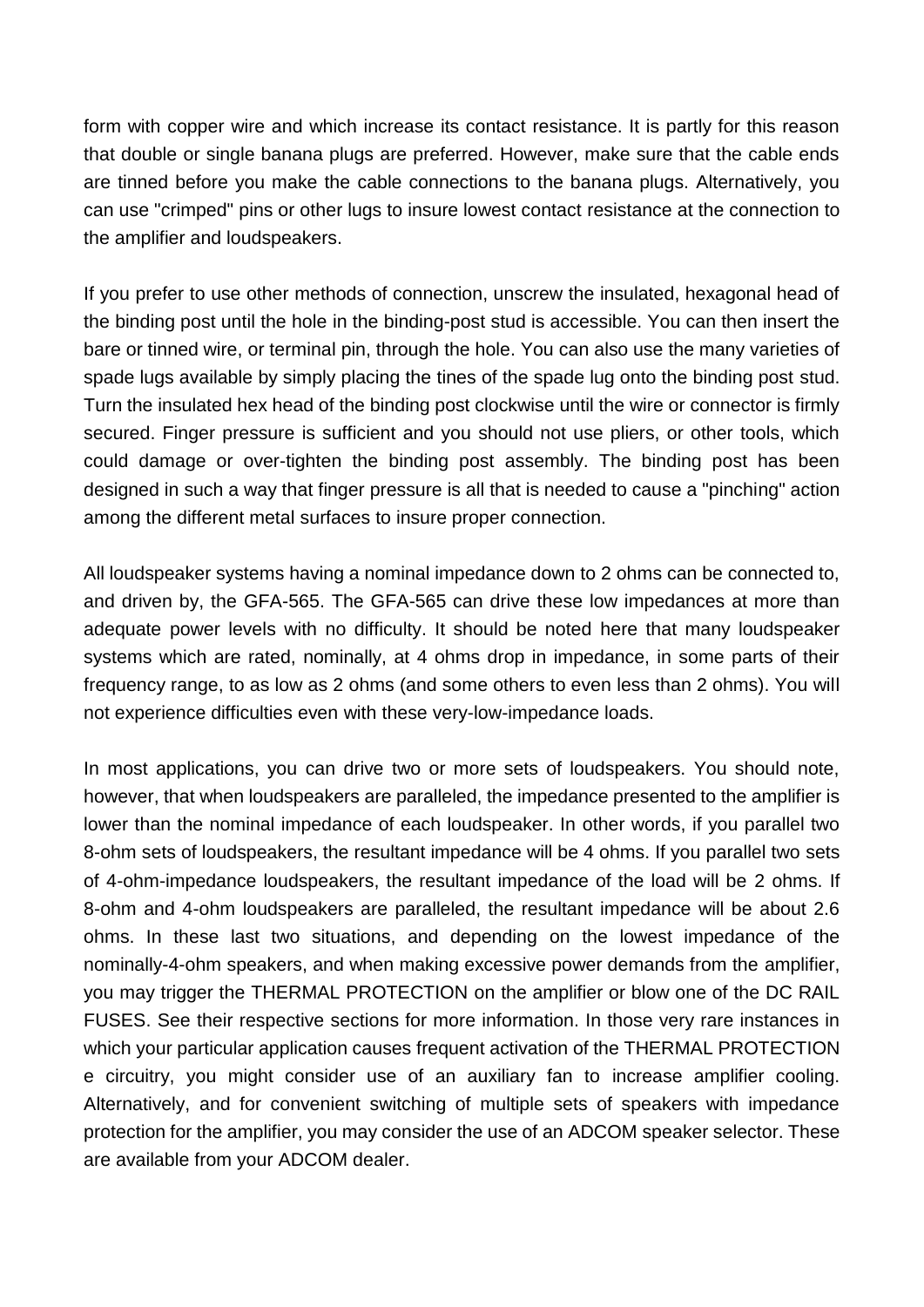Should you wish to verify that your loudspeakers are in-phase, once connections to the amplifier have been made, play a recording of solo voice with single-instrument accompaniment, at normal volume, with the preamplifier's mode switch in the mono or A+B position. Stand about three feet in front of the loudspeakers and exactly between them. If your loudspeakers are in-phase, the voice and accompanying instrument will appear to originate from a point directly in front of you and exact localization will be fairly easy. If you now move a foot or two to the left and the right of your previous position, the singer and instrumentalist will still appear to come from a point directly in front of you. If your loudspeakers are out-of-phase, the image of the performers will be imprecise and difficult to pinpoint. Depending on the room, the image may appear to be coming from behind you, or the sound will seem to surround you, and, as you move left and right from your center position, the origin of the sound will seem to change instantaneously.

Should your connections have resulted in an out-of-phase condition, simply reverse the leads on **one** of the loudspeakers; that is, switch the wire connected to the positive input terminal of the loudspeaker to the negative terminal of the loudspeaker and vice-versa. Repeat the listening test with the mono signal to make sure you are correct in your initial evaluation. If you can now achieve a precise and stable image of the singer and instrument between the two speakers, make that connection to the speaker permanent.

## **STEREO/BRIDGED MONO INPUT/OUTPUT**

The GFA-565 can be used as a very powerful mono amplifier to drive 8-ohm impedance loudspeakers when in its "bridged" mode. No modification to the amplifier is necessary for operation in the bridged mode, nor are any additional accessories required. However, you will need **two** GFA-565 for stereophonic reproduction, if you are using them in the bridged mono mode.

To set the amplifier in bridged mono operation, flip the STEREO/BRIDGED MONO INPUT. switch into the BRIDGED MONO INPUT position. When in the bridged mono mode, input to the amplifier is made **only** through the LEFT INPUT RCA jack. The connection to the RIGHT INPUT jack should be removed since the right-channel input portion of the amplifier is inoperative.

Only a single loudspeaker is to be connected to the GFA-565 when in the bridged mono mode. Please note that connections made to the loudspeaker from the GFA-565, when used in the bridged mono mode, are different from those made when the amplifier is used in the stereo mode. The **LEFT RED** output binding-post terminal (labeled BRIDGED MONO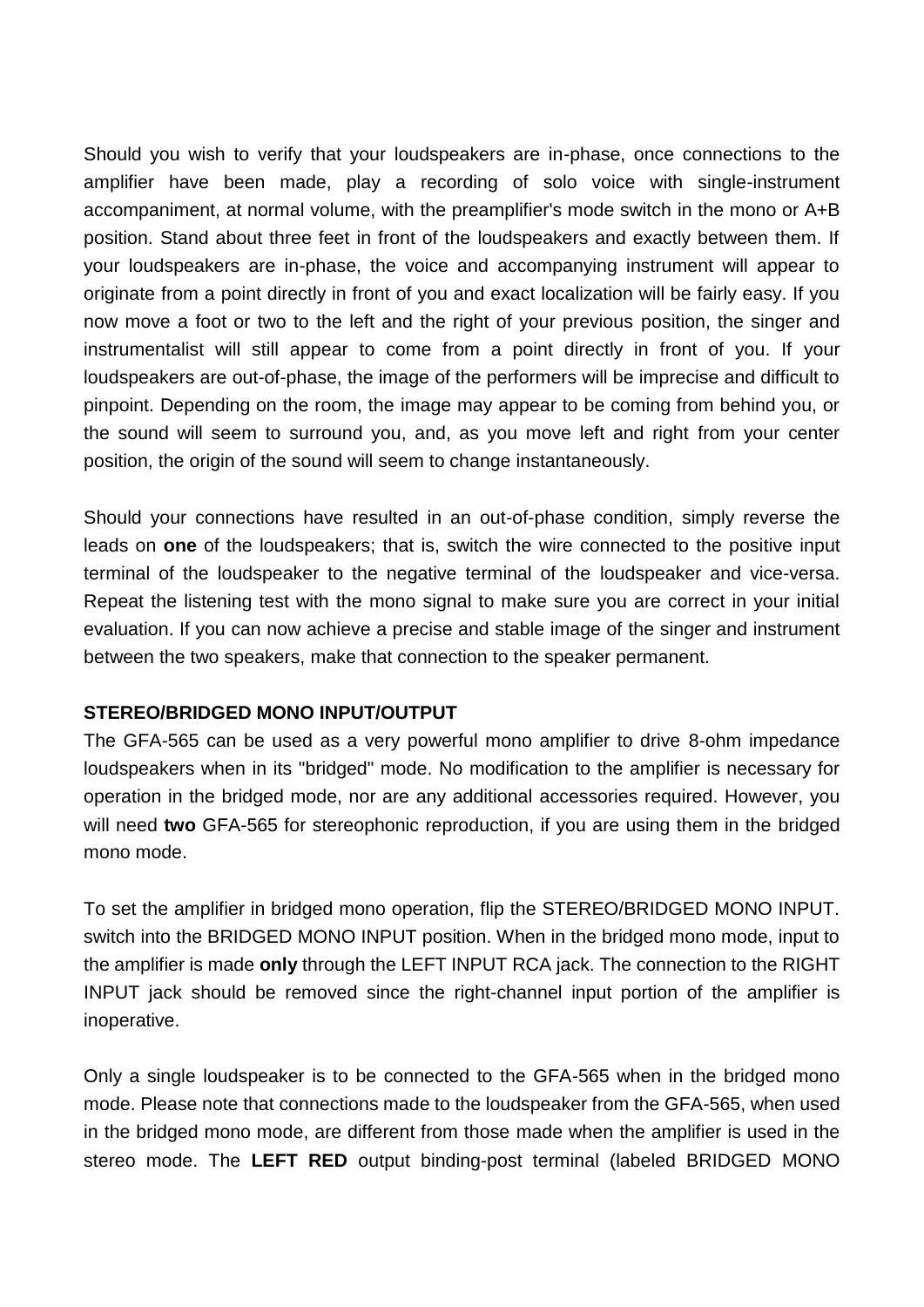OUTPUT "+") should be connected to the loudspeaker input terminal color-coded RED (or labeled POSITIVE, "+", POS, 8 OHMS or 4 OHMS). The **RIGHT RED** output binding post terminal on the amplifier (labeled BRIDGED MONO OUTPUT "-") should be connected to the BLACK loudspeaker terminal (or labeled NEG, "-", C, COM, COMMON, G, or GROUND). All the wiring and phasing recommendations in the section RIGHT/LEFT STEREO SPEAKER OUTPUT 8 apply to this connection as well. Please note that if you want to insure correct stereo phasing with optimal bass response, you must observe these connections precisely.

Although the GFA-565 can generate a substantially greater amount of power in the bridged mono mode than when it is in its normal stereo mode, it requires the use of loudspeakers the nominal impedance of which does not drop below 4 ohms. It is not recommended that the GFA-565 be used in the bridged mono mode into loudspeakers, or multiple loudspeaker loads, which drop in value substantially below 4 ohms. Otherwise, you may trigger the THERMAL PROTECTION 0 or blow one of the DC RAIL FUSES e. Please refer to the section RIGHT/LEFT STEREO SPEAKER OUTPUT for further clarification. A little known fact is that when any amplifier is operated in the bridged mode, the load is "split" between the two amplifiers in the bridged configuration. Therefore, an 8-ohm loudspeaker will be seen by the amplifier as if it were a 4-ohm load; a 4-ohm loudspeaker load will be seen by the amplifier as a 2-ohm load.

## **NOTE**

If the connections described above are followed exactly, the GFA-565 will be polarity correct, that is, it will **not** invert "phase". Any positive-going signal at its input will appear as a positive-going signal at the loudspeaker.

## **DC RAIL FUSES**

The DC RAIL FUSES provide protection for the output stages and power supply in the event of excessive current demands from the amplifier, either long-term or short-term.

If the amplifier ceases to operate, either on one or both channels, particularly during high-level passages, or long-term high-volume playback, and the POWER LED glows while the THERMAL PROTECTION LED is out, the chances are that one or both of the DC RAIL FUSES on that channel, or both channels, are blown.

Your ADCOM amplifier is designed to activate its protective devices reliably, particularly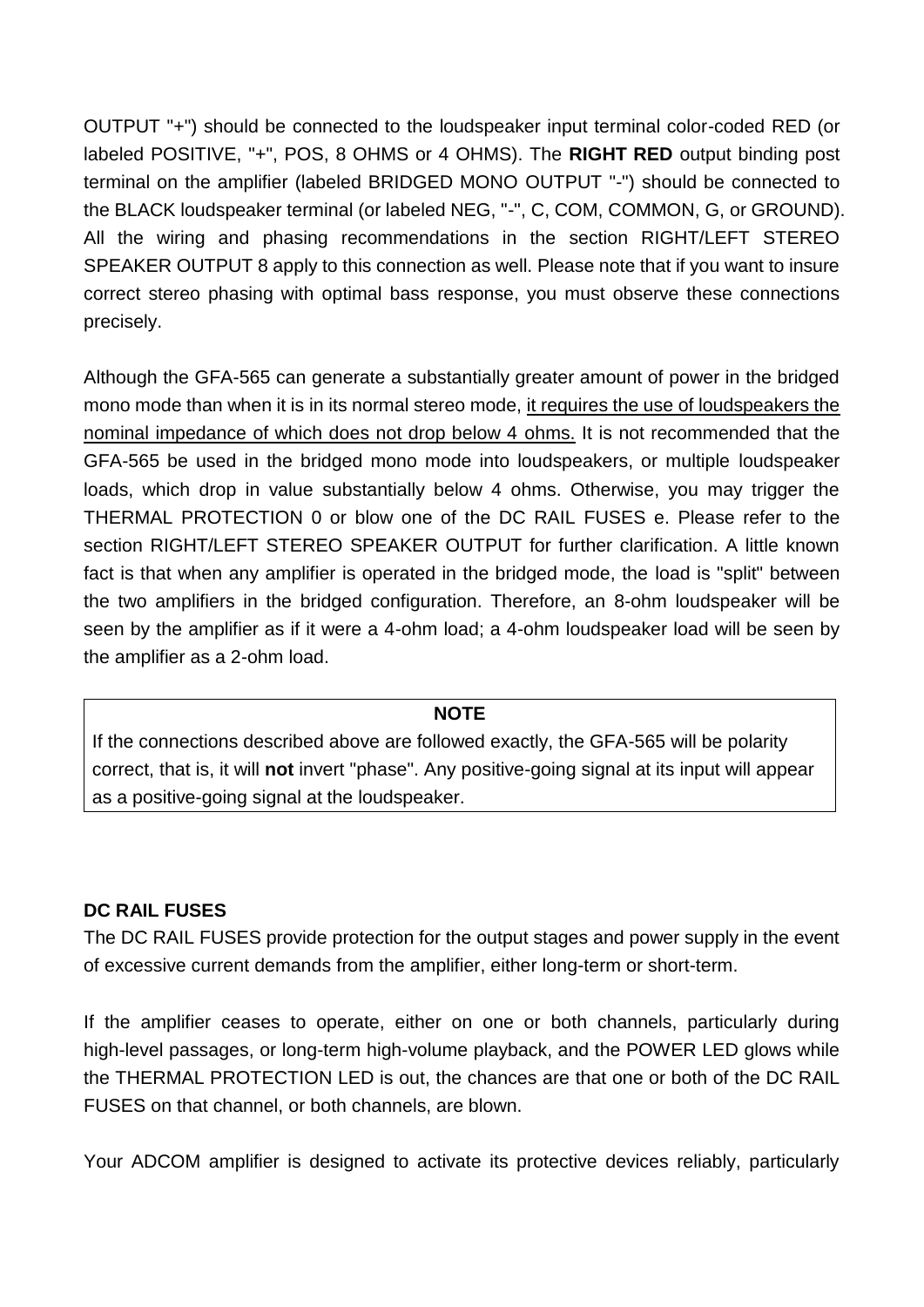when the amplifier is carelessly operated well beyond its limitations. Other types of protection circuits, beyond the methods used in the GFA-565 amplifier, such as current limiting, etc., usually result in deterioration of the audio performance of the amplifier.

While the GFA-565 will operate dependably in every normal situation, no amplifier is impervious to abuse. There are conditions which must always be avoided if the amplifier is to operate reliably and if triggering of protective devices is to be avoided. The preceding is particularly true of amplifiers which have extremely wide audio bandwidth, such as ADCOM amplifiers. Among the undertakings which must be avoided, if damage to the amplifier or to the loudspeakers being used is to be prevented, are actions such as connecting the inputs or outputs to or from the amplifier while the amplifier is **ON**, or using what has been commonly termed the "thumb test" - that is, touching the center pin of the RCA jack on one end of the audio interconnecting cable while the other end is plugged into the amplifier and the amplifier is **ON**.

#### **NOTE**

In the event that the DC RAIL FUSES need to be replaced, only one of the fuse types listed in the table below should be used. Please note that the fuses listed in the table, and their time-current blowing points, have been carefully selected and thoroughly tested to del*iver*  optimal performance while still accomplishing their protective functions. Replace these fuses, individually, only with the specific types listed. **DO NOT USE ANY SUBSTITUTE FUSES WITH DIFFERENT RATINGS, TIME-CURRENT CURVES OR VALUES.** Failure to observe this precaution may cause serious damage to the amplifier circuits, **MAY CREATE A FIRE HAZARD, AND MAY VOID YOUR WARRANTY.** For your convenience, a replacement set of two of the correct DC RAIL FUSES is supplied with each amplifier to facilitate restoration of the amplifier to operation in the event of a blown fuse.

The GFA-565 has a massive power supply which remains charged for up to **FIVE MINUTES**  after the amplifier is *turned* off and the POWER LED ceases to glow. It also remains energized when the POWER. LED glows even if the THERMAL PROTECTION LED is **ON**. Therefore, you should exercise great caution when connecting arid/or disconnecting loudspeakers to or from the RIGHT/LEFT STEREO SPEAKER OUTPUTS. Should you inadvertently short out the RED ("+") and BLACK ("-") STEREO SPEAKER OUTPUTS, enough power may remain in the power supply to cause sufficient current to blow the DC RAIL FUSES on the affected channel. When connecting or disconnecting loudspeakers to or from the RIGHT/LEFT STEREO SPEAKER OUTPUTS, always be certain to wait at least **FIVE MINUTES** after turning the amplifier **OFF** before undertaking any such procedure.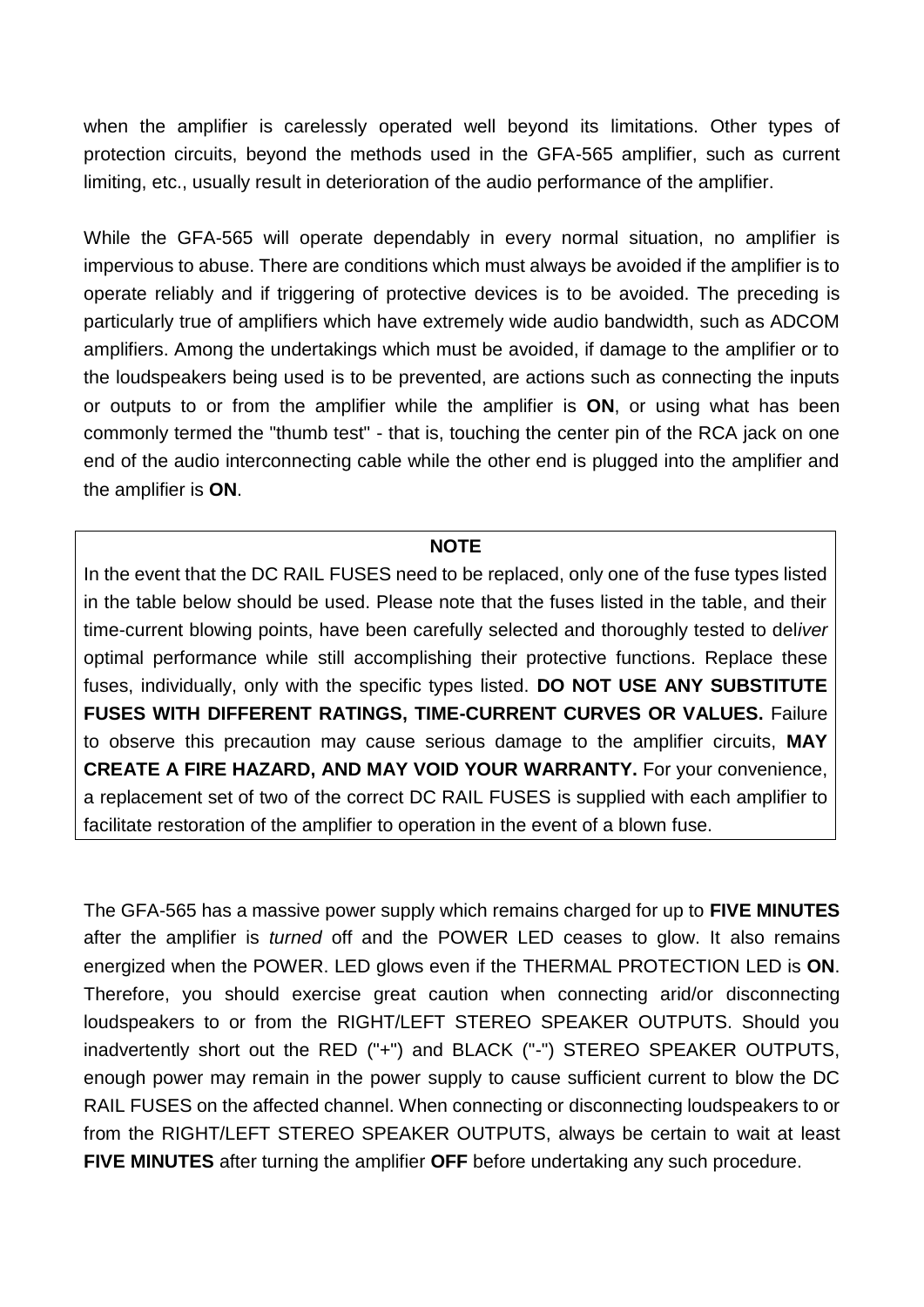## **DC RAIL FUSES**

| <b>BUSSMAN</b> | AGC-8/250V           |
|----------------|----------------------|
| LITTELFUSE     | 3AG312008/250V       |
| BEL.           | 3AG 8 <i>A</i> /125V |

To remove a blown or suspect fuse from its fuse holder, use only a number 2 Phillips screwdriver to prevent damage to the fuse holder. Simply press lightly on the fuse-holder cap and turn counterclockwise. The cap will "pop" out after several turns. To replace the fuse-holder cap, once the fuse has been replaced and properly installed in its seat on the fuse-holder cap, press lightly inward, once the fuse and cap have been inserted in the fuse-holder body, and turn the cap clockwise until it is firmly seated in the fuse-holder body. Be certain not to cause cross-threading of the fuse-holder body and cap to prevent damaging the fuse holder. **DO NOT FORCE THE FUSE-HOLDER CAP INTO THE THREADS**. Seating of the cap in the fuse-holder *body should* be *easily accomplished*  without excessive force.

## **AC LINE CORD**

The AC cord is a 3-conductor, heavy-duty cable supplied with a heavy-duty, molded 3-prong AC plug. It provides the power to operate all the GFA-565's circuits. Its plug should be inserted in a standard, 120V/60Hz outlet with a minimum capacity of 15amperes and should have a dedicated branch circuit. It is not recommended that you connect the GFA-565 into a branch circuit on which other appliances are used. Since conventional household branch circuits are *often* limited to 15amperes, when the GFA-565 is used in conjunction with other appliances on the circuit, you may find the current available for the GFA-565 is insufficient; particularly in systems using very low-impedance, highly reactive loudspeakers.

#### **NOTE**

The GFA-565's power cord is supplied with a "polarized" AC plug as required by UL/CSA standards and the National Electrical Code. To minimize the risk of electrical shock, and to insure minimal hum from the system, do not defeat the polarity-insuring feature of the plug (one wide blade and one narrow blade). To prevent electrical shock, do not use the polarized plug With an extension cord or receptacle, or other outlet, unless the blades can be fully inserted to prevent blade exposure.

## **AC LINE FUSE**

The AC LINE FUSE protects the electronic circuits of the GFA-565. *This fuse, normally,* will blow *only* if *there is* an overload within the GFA-565. Since this fuse has been designed to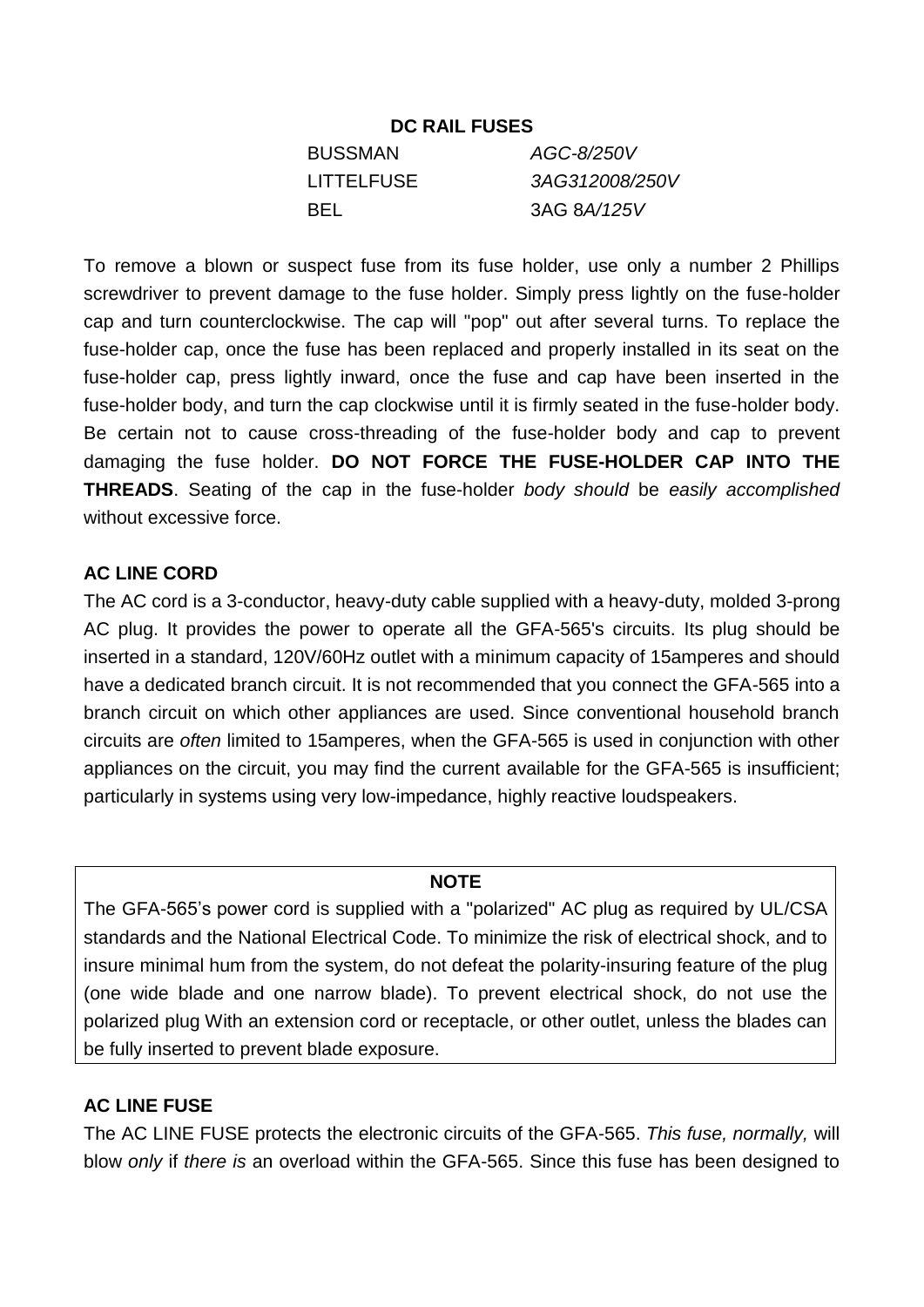protect the electronic circuits in the GFA-565, it is recommended that it be replaced only with one of the fuses listed in the table below. Please note that the fuses listed are for operation of the amplifier on 120VAC/60Hz. For the correct fuse values to operate the GFA-565 on other voltages and frequency, please consult the Service Manual for this amplifier available from the ADCOM Technical Service Department.

Whenever the POWER switch on the front panel is turned on and the amplifier is energized, the POWER LED will glow. If turning on the amplifier does not cause the POWER LED to glow, it may be an indication that the AC LINE FUSE is blown. Unplug the AC LINE CORD from the AC wall outlet and turn the POWER switch off and check the fuse. If the fuse is blown, replace it with one of the fuses listed in the table below, plug the amplifier into its AC-wall outlet and turn on the amplifier. If after replacing the fuse, it blows immediately upon turning on the amplifier (POWER LED does **not** glow), a failed electronic component or other internal malfunction must be suspected. Make no further attempts at fuse replacement or operation of the amplifier. **Refer the problem to competent ADCOM-authorized service personnel**.

#### **NOTE**

Before checking or replacing a blown fuse, make certain you **UNPLUG THE AC LINE CORD FROM THE AC WALL OUTLET TO PREVENT POSSIBLE ELECTRICAL SHOCK.**

#### **AC LINE FUSES**

BUSSMAN *ABC-15/250V* LITTELFUSE *3AB314015/250V* SOC CES6-15A*/125V*

#### **NOTE**

The fuses listed above, and their time-current blowing points, have been carefully selected and thoroughly tested to deliver optimal performance while still accomplishing their protective functions. Replace the AC LINE FUSE only with one of the fuses listed above. **DO NOT USE ANY SUBSTITUTE FUSES WITH DIFFERENT RATINGS, TIME-CURRENT CURVES OR VALUES**. Failure to observe this precaution may cause serious damage to the amplifier circuits, **MAY CREATE A FIRE HAZARD, AND WILL VOID YOUR WARRANTY**.

To remove a blown or suspect fuse from its fuse holder, use only a number 2 Phillips screwdriver to prevent damage to the fuse holder. Simply press lightly on the fuse-holder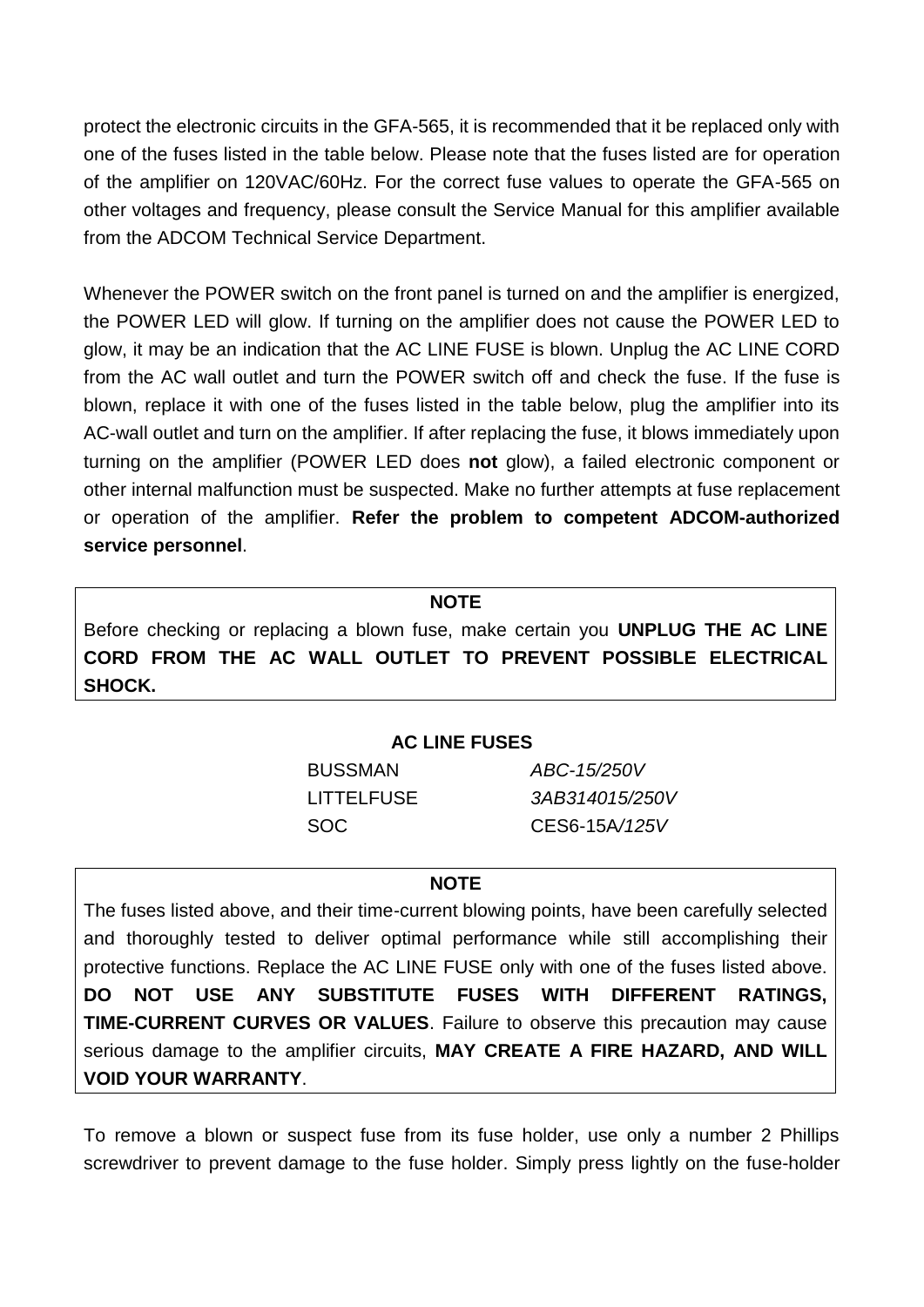cap and turn counterclockwise. The cap will "pop" out after several turns. To replace the fuse-holder cap, once the fuse has been replaced and properly installed in its seat on the fuse-holder cap, press lightly inward, once the fuse and cap have been inserted in the fuse-holder body, and turn the cap clockwise until it is firmly seated in the fuse-holder body. Be certain not to cause cross-threading of the fuse-holder body and cap to prevent damaging the fuse holder. **DO NOT FORCE THE FUSE-HOLDER CAP INTO THE THREADS**. Seating of the cap in the fuse-holder body should be easily accomplished without excessive force.

## **AC ON/OFF SWITCH**

The AC ON/OFF switch controls power to the power transformer and circuits of the GFA-565. Whenever the GFA-565 is energized, the red POWER LED will glow. Push the top of the rocker switch to energize the GFA-565. Push the bottom of the rocker switch to turn the unit off.

## **POWER LED**

This LED will glow whenever the AC ON/OFF switch is turned on and the GFA-565 is energized. If the AC LINE FUSE blows, the POWER LED will cease to glow.

The POWER LED indicates that there is AC voltage being fed to the amplifier, but it does not signify that all the amplifier's circuits are in operation. If, for example, you have blown one or more of the DC RAIL FUSES., the amplifier will not operate - that is, the amplifier will not produce any audio signal - even though the POWER LED glows. Similarly, if the THERMAL PROTECTION LED glows, the amplifier will not produce sound even though the POWER LED may still glow.

Additionally, the internal power transformer is provided with a thermostat which will interrupt power into the transformer if its temperature exceeds 125°C. This high a temperature will seldom, if ever, be encountered unless the amplifier is subjected to abnormal conditions, such as operation into loads of less than 1 ohm at very high listening levels, etc. If the POWER LED does not glow, the THERMAL PROTECTION LED is out and both the DC RAIL FUSES and AC LINE FUSE are intact, the indication would be that the thermostat within the transformer has opened.

Once the temperature within the transformer decreases to a normal level, the thermostat will reset itself and normal operation will resume. If you are to avoid tripping continually the thermostat in the transformer, you must reduce the sound level demands into such low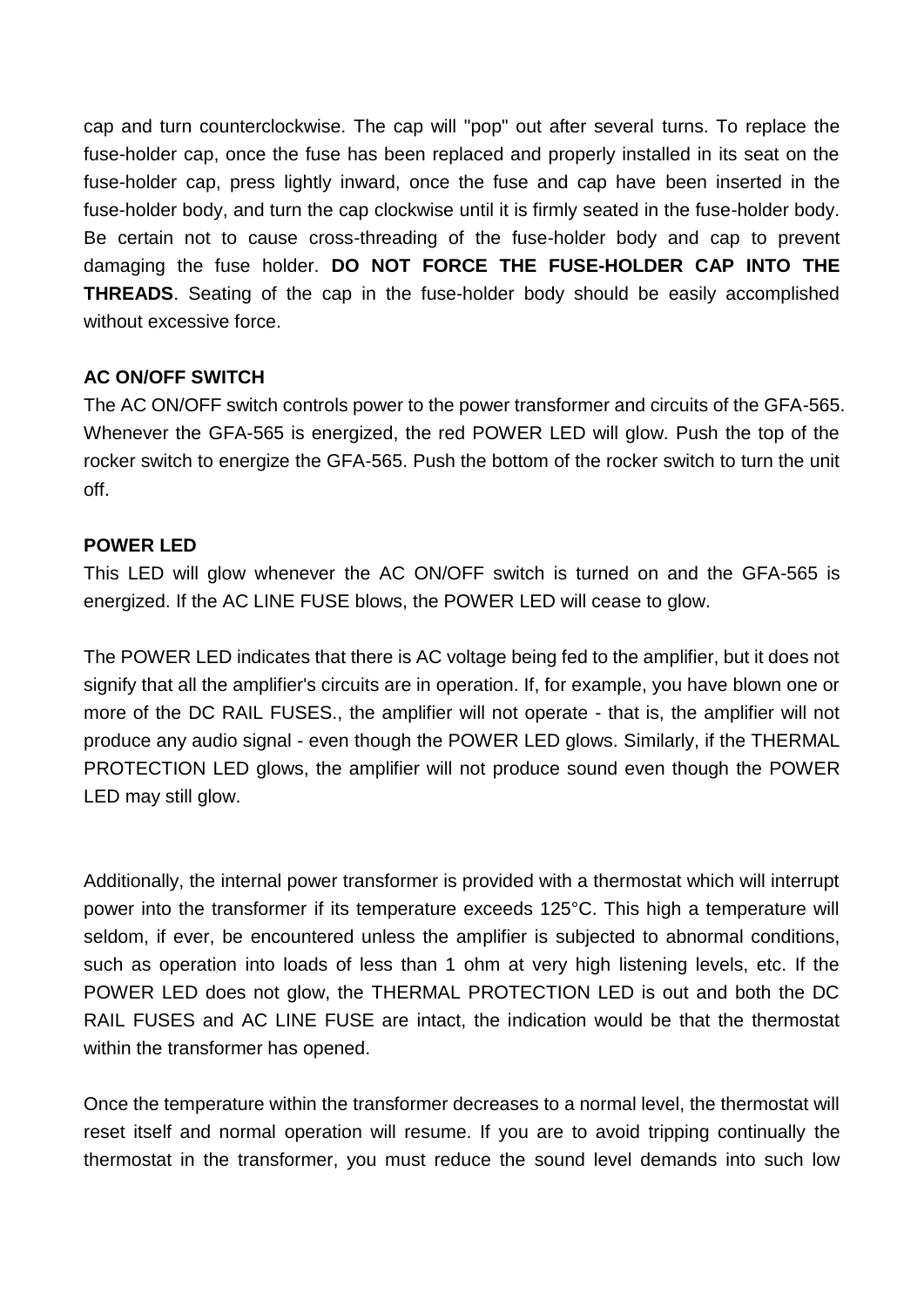impedances, install auxiliary fan cooling on the amplifier, or both.

For a more detailed description of the operation of the THERMAL PROTECTION LED circuit and the DC RAIL FUSES, please refer to their respective sections.

## **INSTANTANEOUS DISTORTION ALERT LEDs**

The INSTANTANEOUS DISTORTION ALERT circuit is a unique ADCOM distortion-detection system which reads all forms of non-linear distortion such as THD, IM, slew-induced, "clipping", etc. The INSTANTANEOUS DISTORTION ALERT LEDs will light when distortion reaches 1% regardless of the impedance or the phase angle of the current voltage and the reactance of the loudspeakers which the amplifier is driving. Sometimes, when the amplifier is in use, the LEDs may occasionally flicker under high-volume listening, particularly if you are driving low impedances. This flickering is no cause for concern. The LEDs are simply warning you that the amplifier is approaching its maximum power output into the specific loudspeakers which you are using. If, however, the INSTANTANEOUS DISTORTION ALERT LEDs glow brightly or are on most of the time during playback, you are overdriving the amplifier and should lower the volume control to reduce the listening-level demands, or you may blow the DC RAIL FUSES, cause the THERMAL PROTECTION to be activated or, in extreme cases, damage your loudspeakers.

## **THERMAL PROTECTION LED**

The GFA-565 is provided with a thermal protection circuit which will shut down the amplifier if the temperature of either heatsinks reaches 85°C. The THERMAL PROTECTION LED will light whenever the thermal protection circuit on either channel, or both channels, has been triggered and the amplifier is inoperative. The thermal protection circuitry will typically be triggered by very high-power demands into impedances much lower than the amplifier is capable of driving at those levels. If the output of either channel of the amplifier ceases abruptly, and the THERMAL PROTECTION LED glows, you will know that its heatsinks temperature has become unacceptably high and the circuitry is protecting the amplification devices. Please note that the POWER LED will remain on and the amplifier will still be energized.

Once the temperature of the heatsinks drops to a safe operating level, the amplifier will automatically return to operation.

If the amplifier ceases to operate and both the POWER LED and the THERMAL PROTECTION LED are **off**, the condition may indicate that the AC LINE FUSE has blown. Please refer to the section AC LINE FUSE e for instructions on replacing this fuse.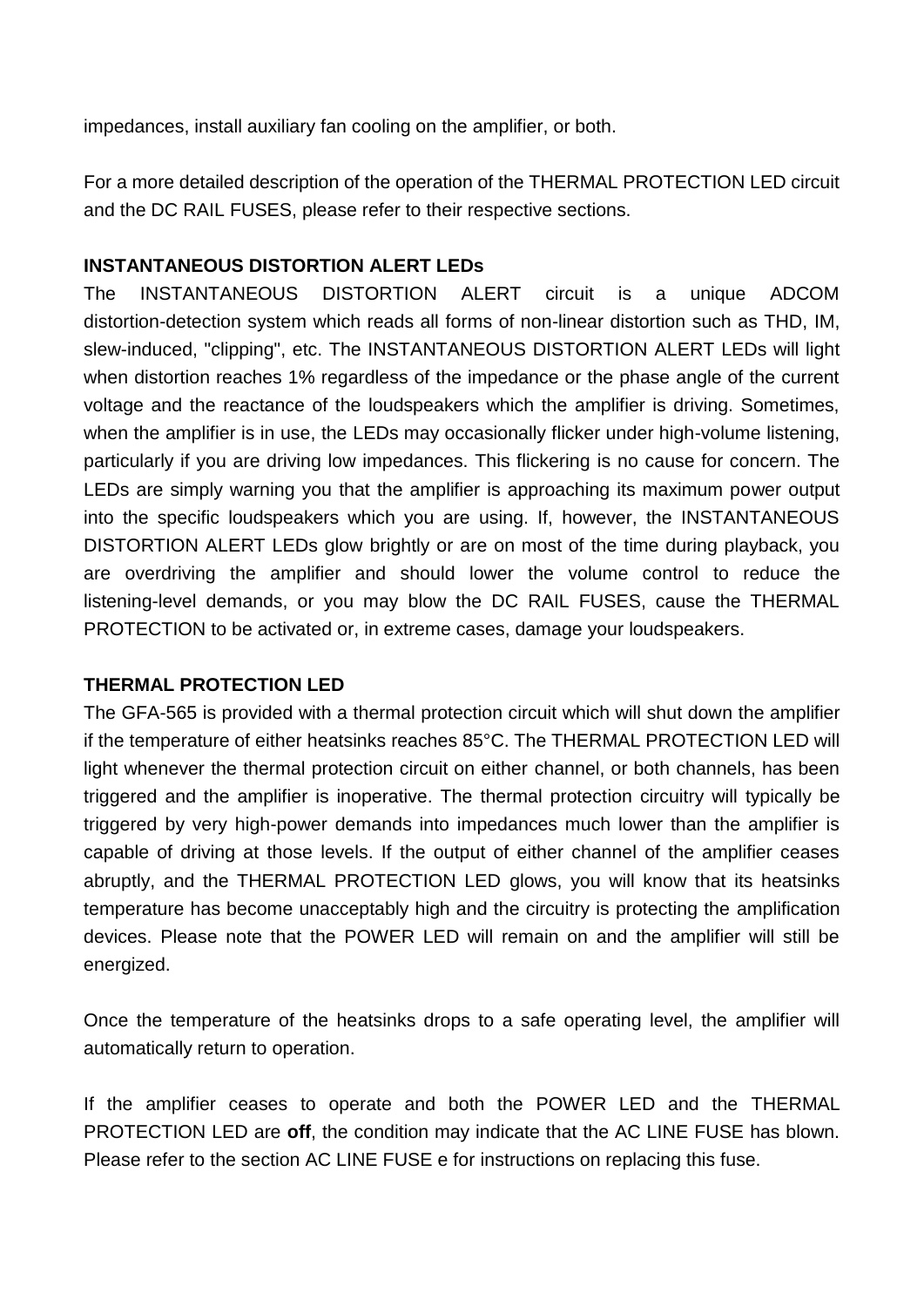#### **NOTE**

ACTIVATION OF THE THERMAL PROTECTION CIRCUITRY IN THE GFA-565 IS AN INDICATION THAT THE AMPLIFIER HAS BEEN OVERDRIVEN OR THAT THE LOAD THE LOUDSPEAKERS ARE PRESENTING TO THE AMPLIFIER IS UNREASONABLY LOW. IF YOU WISH TO PREVENT RECURRENT ACTIVATION OF THE THERMAL PROTECTION CIRCUITRY, YOU MUST REDUCE THE VOLUME LEVEL DEMANDS, RECTIFY THE LOAD-IMPEDANCE CONDITION WHICH MAY BE CAUSING ACTIVATION OF THIS CIRCUITRY, INSTALL AN AUXILIARY FAN OPTION OR, IN EXTREME CASES, UNDERTAKE ALL THREE.

## **CARING FOR YOUR GFA-565**

Great care has been taken by ADCOM to assure that your amplifier is as flawless in appearance as it is electronically. The front panel is a heavy- gauge, high-grade aluminum extrusion carefully finished and anodized for durability. The chassis, top cover and rear panel are of heavy-gauge steel, both painted and baked. If the front panel, top or sides should become dusty or fingerprinted, they can be cleaned with a soft Iintless cloth, slightly dampened with a very mild detergent solution or non-ammonia glass cleaner.

## **NOTE**

DO NOT SPRAY OR USE LIQUIDS OF ANY KIND ON THE SURFACES OF THE GFA·555se. DO NOT EXPOSE THE AMPLIFIER TO RAIN, WATER OR MOISTURE OF ANY KIND.

## **SERVICING-North America**

ADCOM has a Technical Service Department to answer questions pertinent to the installation and operation of your unit. In the event of difficulty, please contact us for prompt advice. If your problem can not be resolved through our combined efforts, we may refer you to an authorized repair agency, or authorize return of the unit to our plant. To aid us in directing you to a convenient service station, it would be helpful if you indicate which major city is accessible to your home.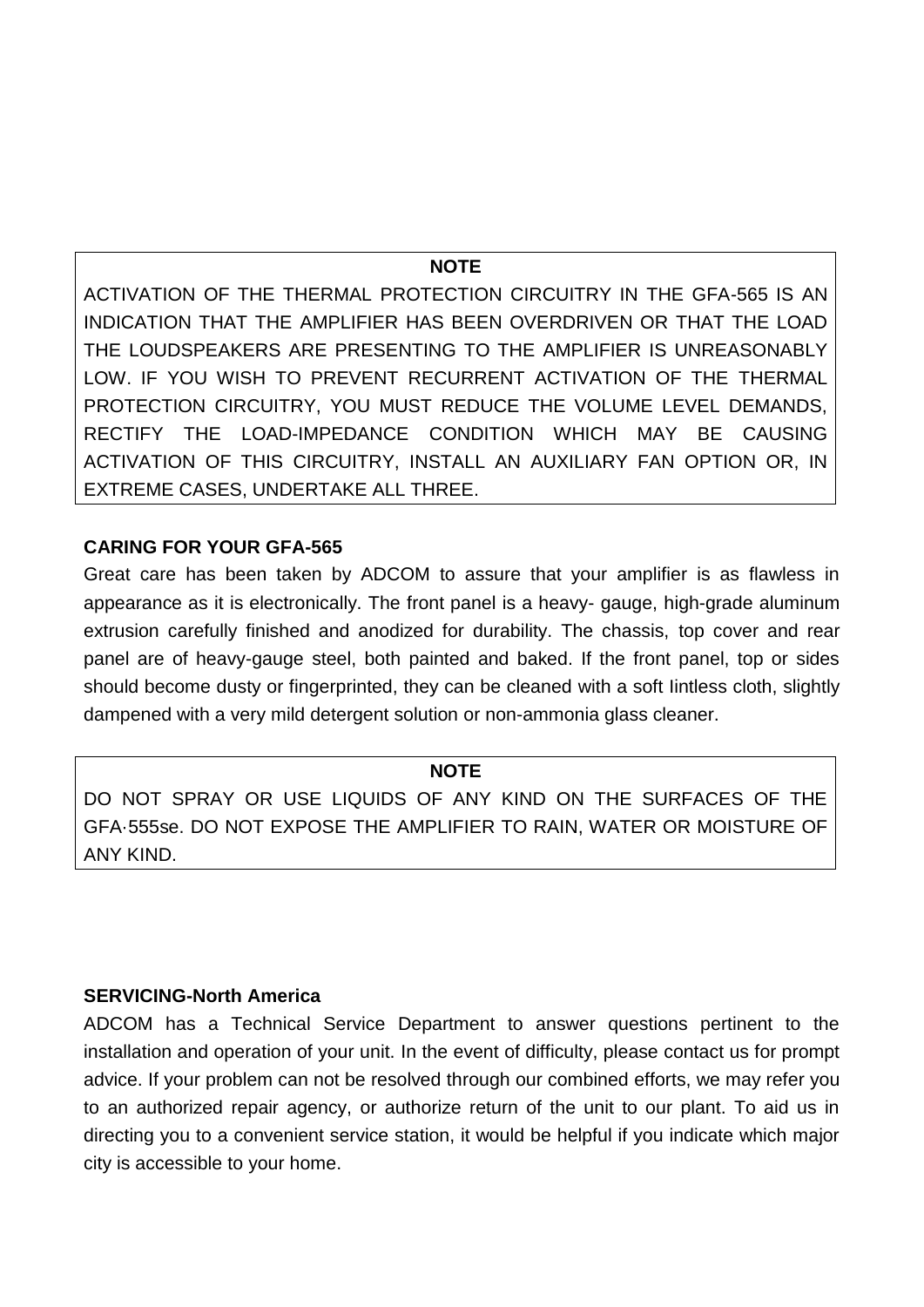Please address mail inquiries to: Phone or Fax inquiries: ADCOM-USA/J&B DISTRIBUTION Monday through Friday PO BOX 54096 9:00AM to 4:00PM Arizona Time PHOENIX, AZ 85078 Phone Number: 480-607-2277 U.S.A. email: info@adcom-usa.com

When calling or writing about your GFA-565, be sure to note and refer to its model and serial numbers as well as the date of purchase and the ADCOM authorized dealer from whom it was purchased. In the event the unit must be returned for service, you will be instructed as to the proper procedure when you call or write. UNDER NO CIRCUMSTANCES SHOULD YOUR UNIT BE SHIPPED TO US WITHOUT PRIOR AUTHORIZATION, OR PACKED IN OTHER THAN ITS ORIGINAL CARTON AND FILLERS.

Always ship PREPAID *VIA* UPS, FDX OR OTHER APPROVED CARRIER. DO NOT SHIP VIA PARCEL POST, since the packing was not designed to withstand rough Parcel Post handling. FREIGHT COLLECT SHIPMENTS WILL NOT BE ACCEPTED.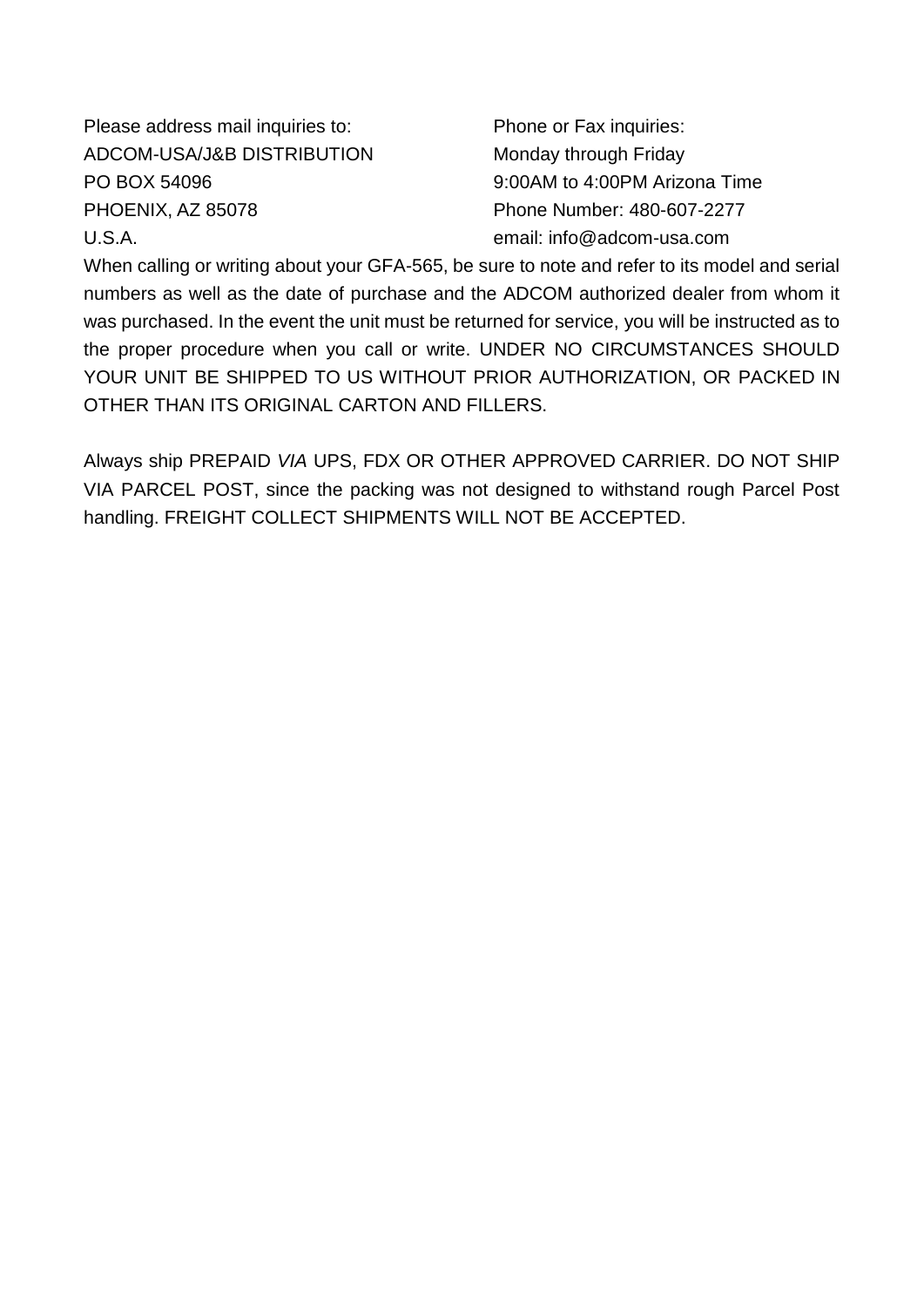## **GFA-565 SPECIFICATIONS**

## **Power Rating (To FTC Requirements)**

250 watts continuous average power into 8 ohms at any frequency between 20Hz and 20kHz with both channels driven at less than 0.04% THD.

350 watts continuous average power into 4 ohms at any frequency between 20Hz and 20kHz with both channels driven at less than 0.05% THD.·

700 watts continuous average power into 8 ohms at any frequency between 20Hz and 20kHz at less than 0.1% THD, bridged.·

## **IM Distortion (SMPTE)**

| 1 watt to 350 watts into 4 ohms                          | ≦0.009% |
|----------------------------------------------------------|---------|
| IM Distortion (CCIF, Any Combination from 4kHz to 20kHz) |         |
| 250 watts into 8 ohms                                    | ≦0.002% |
| 350 watts into 4 ohms                                    | ≦0.003% |
| THD + Noise at 250 Watts into 8 Ohms                     |         |
| 20Hz                                                     | 0.008%  |
| 1kHz                                                     | 0.004%  |
| 10kHz                                                    | 0.006%  |
| 20kHz                                                    | 0.010%  |
| THD + Noise at 350 Watts into 4 Ohms                     |         |
| 20Hz                                                     | 0.009%  |
| 1kHz                                                     | 0.004%  |
| 10kHz                                                    | 0.015%  |
| 20kHz                                                    | 0.025%  |

**IM Distortion, Bridged (SMPTE)**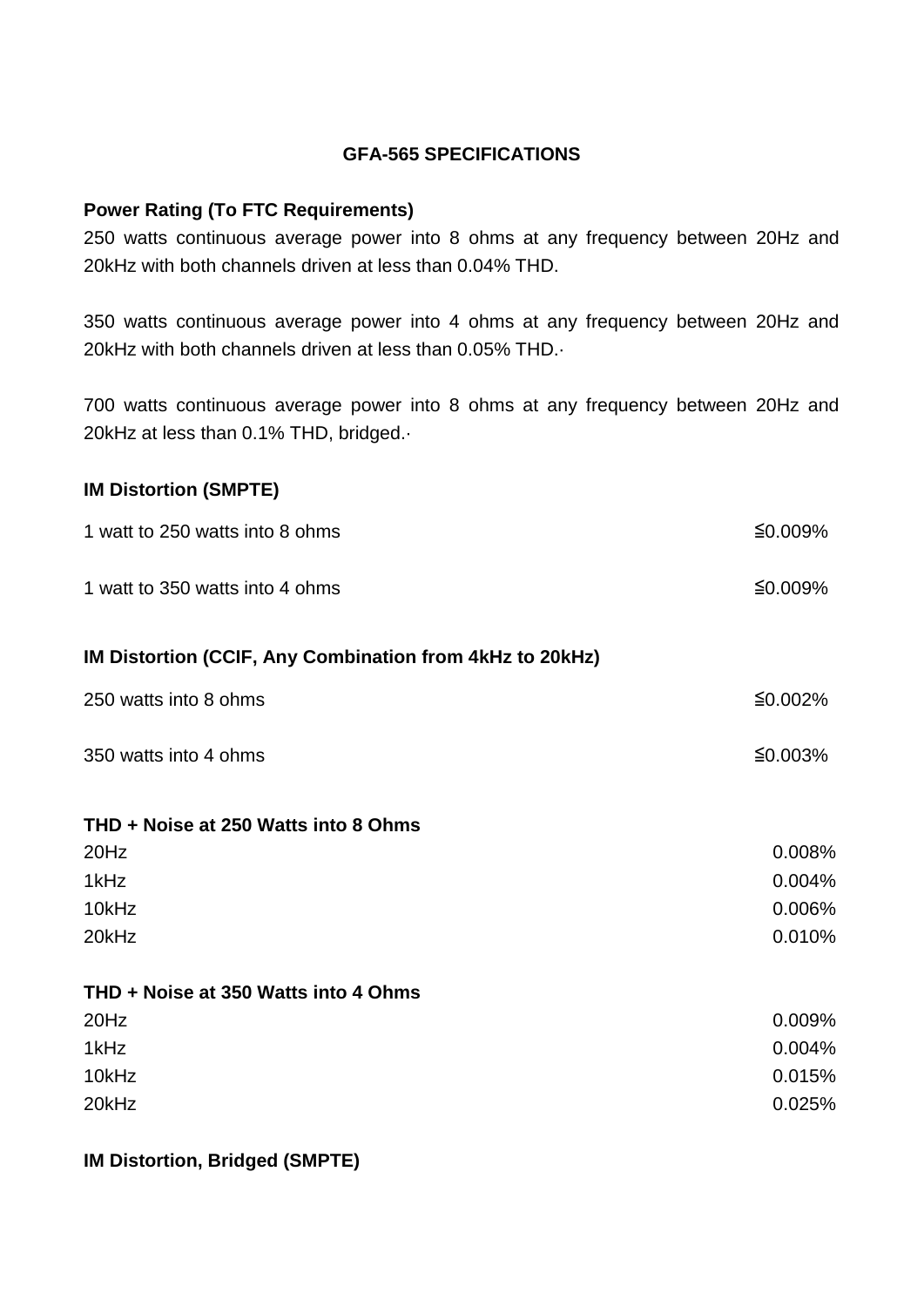| 1 watt to 700 watts into 8 ohms                                   | ≦0.05%                            |
|-------------------------------------------------------------------|-----------------------------------|
|                                                                   |                                   |
| IM Distortion, Bridged (CCIF, Any Combination from 4kHz to 20kHz) |                                   |
| 700 watts into 8 ohms                                             | ≦0.005%                           |
| THD + Noise at 400 Watts into 8 Ohms, Bridged                     |                                   |
| 20Hz                                                              | 0.001%                            |
| 1kHz                                                              | 0.004%                            |
| 10kHz                                                             | 0.020%                            |
| 20kHz                                                             | 0.040%                            |
| Frequency Response @ 1 Watt into 8 Ohms                           |                                   |
| 10Hz to 20kHz                                                     | $+0. -0.25dB$                     |
| <b>Power Bandwidth (-3dB)</b>                                     | 5 Hz to 100kHz                    |
| <b>Dynamic Headroom into 4 Ohms</b>                               | 2.5dB                             |
| Signal-to-Noise Ratio, "A" Weighted                               |                                   |
| 250 watts into 8 ohms                                             | ≥110dB                            |
| Gain                                                              | 27.0dB                            |
| Input Impedance                                                   | 100,000 ohms                      |
| <b>Input Sensitivity</b>                                          |                                   |
| 250 watts into 8 ohms                                             | 12.1V rms                         |
| 1 watt into 8 ohms                                                | 130mV rms                         |
| <b>Damping Factor</b>                                             |                                   |
| 20Hz to 20kHz                                                     | >800                              |
| <b>Rise Time</b>                                                  |                                   |
| 5kHz,90V peak-to-peak square wave, 20% to 80%                     | 2.3us                             |
| <b>Semiconductor Complement</b>                                   | 46 transistors, 2 zener diodes,   |
|                                                                   | 13 diodes, 2 ICs, 2 diode bridges |